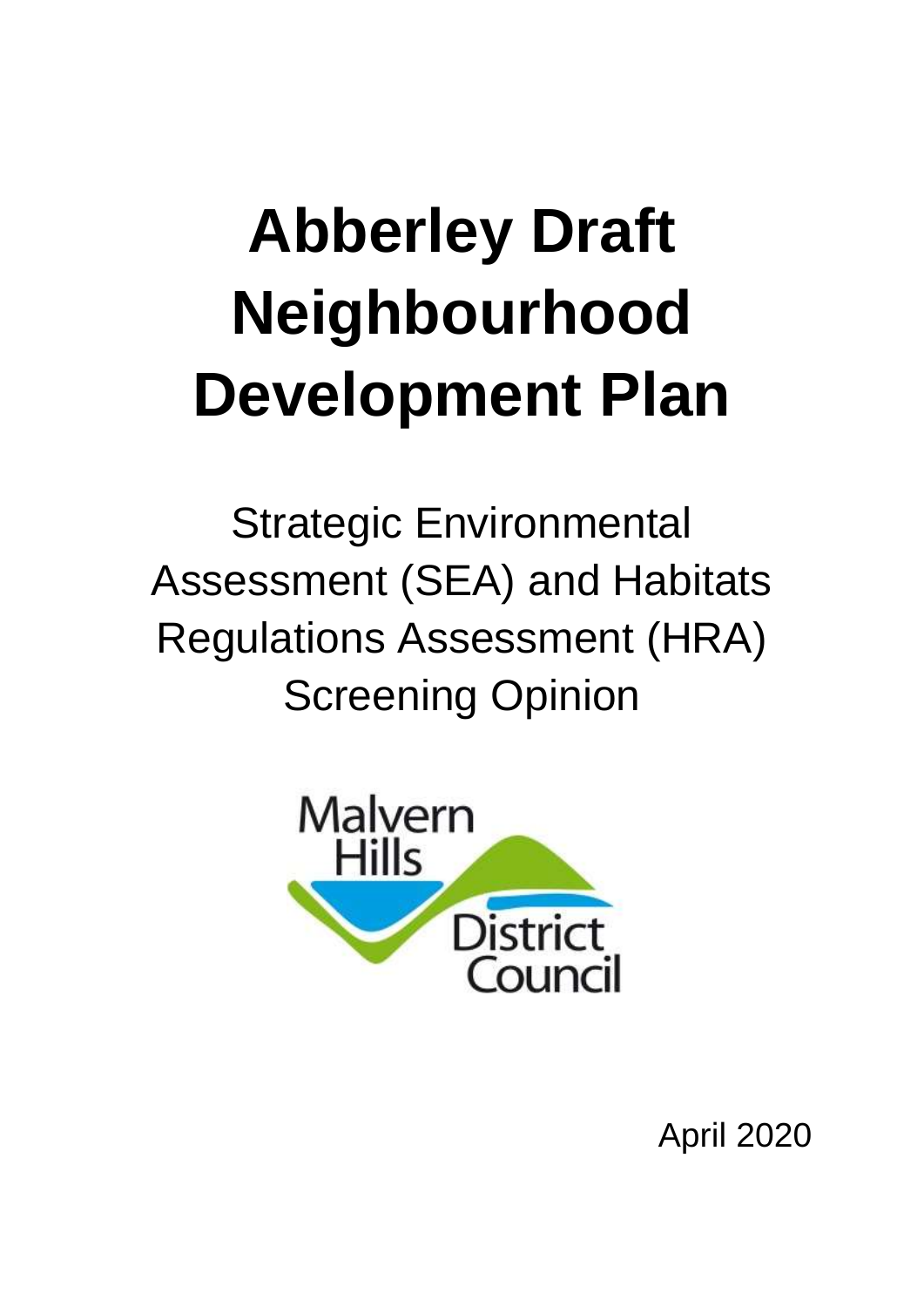# **CONTENTS**

#### **1. INTRODUCTION**

- 1.1 BACKGROUND
- 1.2 DRAFT ABBERLEY NEIGHBOURHOOD DEVELOPMENT PLAN SUMMARY
- 1.3 ABBERLEY DESIGNATED NEIGHBOURHOOD AREA MAP
- 1.4 DRAFT ABBERLEY NEIGHBOURHOOD DEVELOPMENT PLAN POLICY **SUMMARIES**
- 1.5 STRATEGIC ENVIRONMENTAL ASSESSMENT (SEA) PROCESS
- 1.6 HABITATS REGULATIONS ASSESSMENT (HRA) PROCESS

#### **2. SEA SCREENING**

- 2.1 SEA SCREENING ASSESSMENT
- 2.2 SEA SCREENING OPINION

#### **3. HRA SCREENING**

- 3.1 HRA SCREENING ASSESSMENT
- 3.2 HRA SCREENING OPINION
- **4. CONCLUSIONS**
- **5. STATUTORY ENVIRONMENTAL BODIES CONSUTLATION RESPONSES**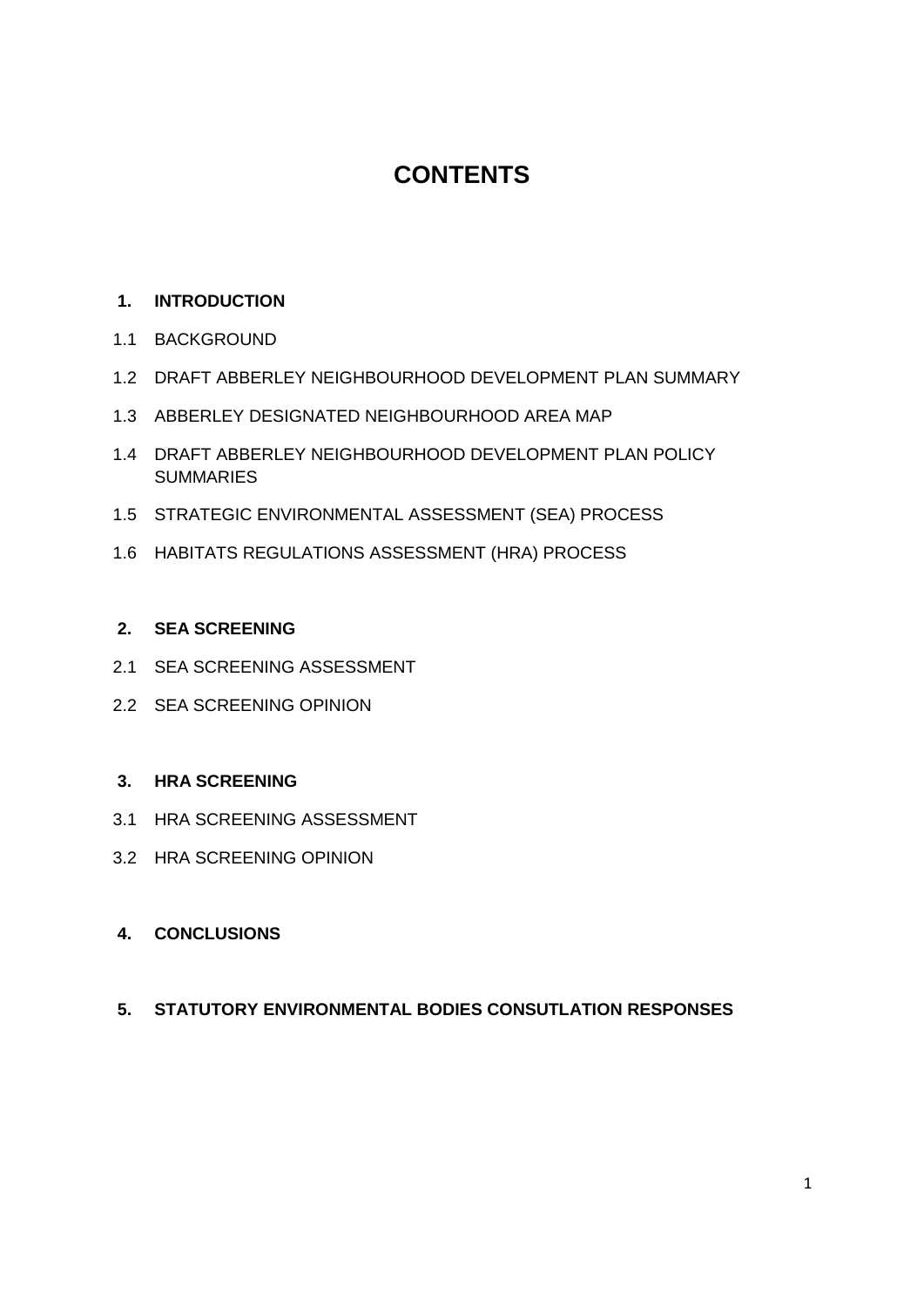# **1. INTRODUCTION**

## **1.1 BACKGROUND**

This screening report is designed to determine whether or not the content of the draft Abberley Neighbourhood Development Plan requires a Strategic Environmental Assessment (SEA) in accordance with the European Directive 2001/42/EC and associated Environmental Assessment of Plans and Programmes Regulations 2004.

Whether a Neighbourhood Development Plan requires a SEA, and if so the level of detail needed, will depend on what is proposed in the draft Neighbourhood Development Plan. The National Planning Practice Guidance (NPPG) states that a SEA may be required, for example, where:

- the Neighbourhood Development Plan allocates sites for development:
- the Neighbourhood Development Plan Area contains sensitive natural or heritage assets that may be affected by the proposals in the plan;
- the Neighbourhood Development Plan may have significant environmental effects that have not already been considered and dealt with through the SEA of the Local Plan in the area.

The screening report also examines the potential impact of the draft Abberley Neighbourhood Development Plan on internationally designated wildlife sites and determines if the plan requires a Habitats Regulations Assessment (HRA).

When deciding on whether the proposals are likely to have significant effects, the local authority is required to consult Historic England, Natural England and the Environment Agency. Where the local planning authority determines that the plan is unlikely to have significant environmental effects (and, accordingly, does not require an environmental assessment) it should prepare a statement of its reasons for the determination.

### **1.2 DRAFT ABBERLEY NEIGHBOURHOOD DEVELOPMENT PLAN SUMMARY**

The draft Abberley Neighbourhood Development Plan is essentially a community-led framework for guiding future development and growth of the parish to the year 2030. Fourteen draft policies have been proposed, focusing on topics including Sustainable Development, Social and Community, Development, Community Facilities, Natural Environment, Key Views, Biodiversity and Geodiversity, Local Green Spaces, and the Built Environment.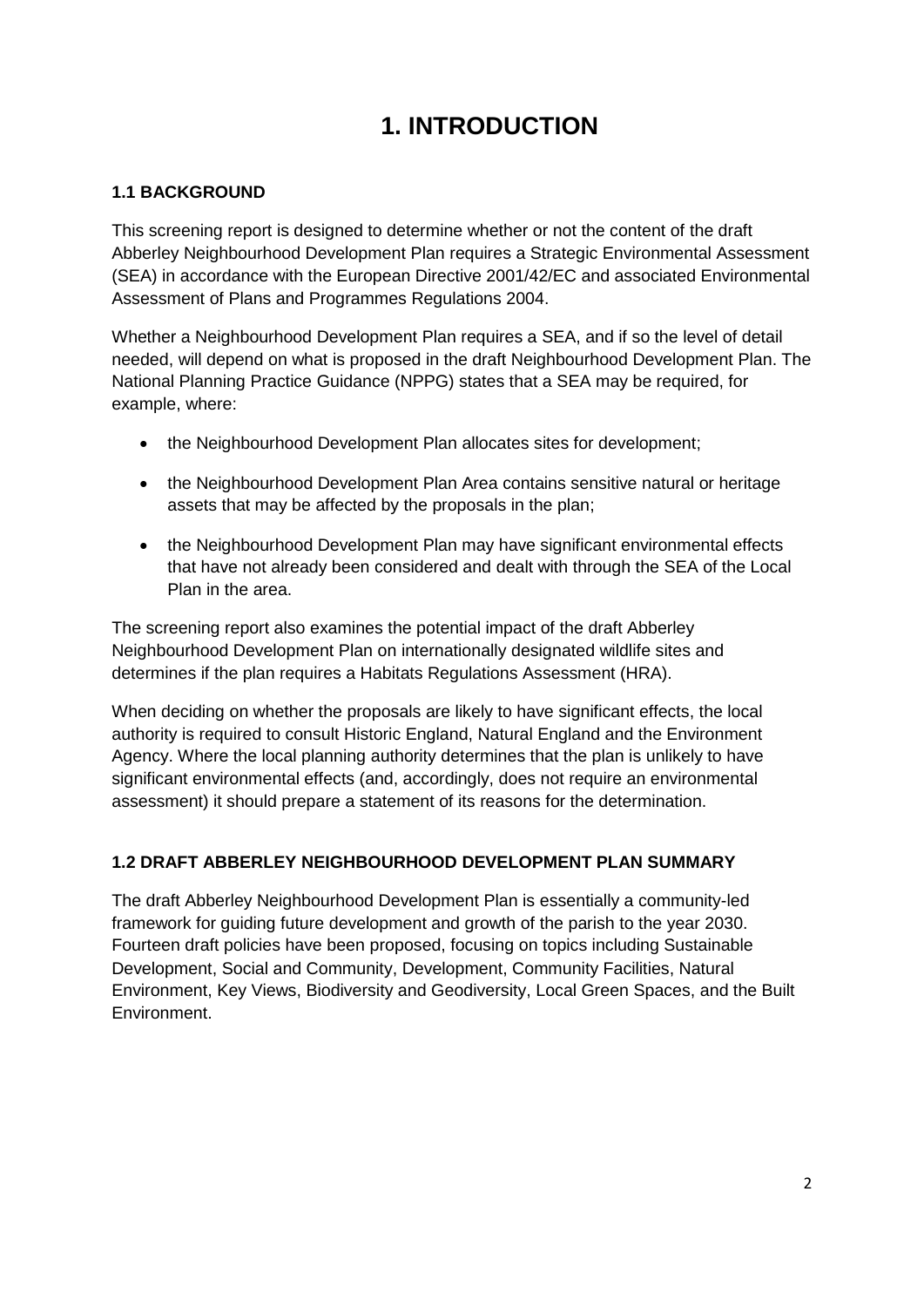

### **1.3 ABBERLEY DESIGNATED NEIGHBOURHOOD AREA**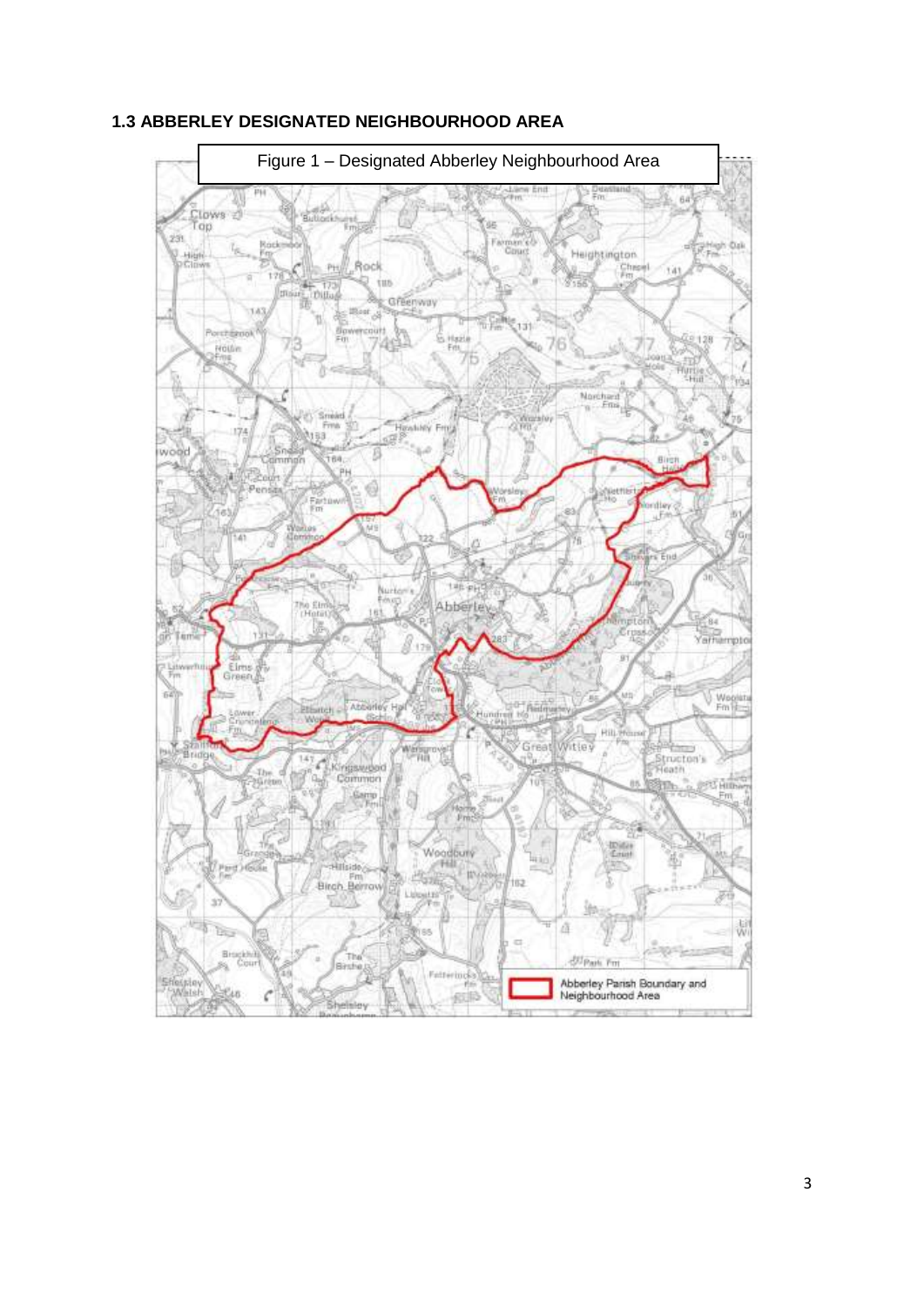# **1.4 DRAFT ABBERLEY NEIGHBOURHOOD DEVELOPMENT PLAN POLICY SUMMARIES**

Fourteen policies are proposed in the draft Abberley Neighbourhood Development Plan (ANDP); they are summarised below.

| <b>DRAFT POLICY</b>             | <b>SUMMARY</b>                                                                                                                                                                                                              |  |  |  |
|---------------------------------|-----------------------------------------------------------------------------------------------------------------------------------------------------------------------------------------------------------------------------|--|--|--|
| ABY1<br>Sustainable             | Policy ABY1 supports development proposals which contribute to<br>sustainable development.                                                                                                                                  |  |  |  |
| Development                     | In making an assessment of sustainability, the following 4 objectives<br>will be sought and balanced:                                                                                                                       |  |  |  |
|                                 | 1. Retention and enhancement of social and community<br>infrastructure and promotion and enable new provision, to<br>meet a range of needs and support quality of life;                                                     |  |  |  |
|                                 | 2. New housing to address community needs;                                                                                                                                                                                  |  |  |  |
|                                 | 3. Conservation and enhancement of the distinctive natural and<br>historic environment of the Neighbourhood Area, with<br>development avoiding undue loss of amenity or impacts on<br>landscape character and biodiversity; |  |  |  |
|                                 | 4. Existing, new and diversified employment opportunities<br>supported which are compatible and in scale with the rural<br>nature of the Neighbourhood Area.                                                                |  |  |  |
| ABY <sub>2</sub><br>Type of New | Policy ABY2 supports development proposals which provide a mix of<br>housing types, sizes and tenures to meet local needs.                                                                                                  |  |  |  |
| Housing                         | The policy encourages 1-, 2- or 3-bedroom properties and housing<br>designed to meet the needs of older people, people with disabilities,<br>first-time buyers and young families.                                          |  |  |  |
|                                 | The market housing provided in development proposals of 5+<br>dwellings should deliver in the following proportions:                                                                                                        |  |  |  |
|                                 | 1-bedroom dwellings: 20%                                                                                                                                                                                                    |  |  |  |
|                                 | 2-bedroom dwellings: 45%                                                                                                                                                                                                    |  |  |  |
|                                 | 3-bedroom dwellings: 30%                                                                                                                                                                                                    |  |  |  |
|                                 | 4 and 4+ bedroom dwellings: 5%.                                                                                                                                                                                             |  |  |  |
|                                 | Development proposals for less than 5 dwellings should also have<br>regard to the above proportions.                                                                                                                        |  |  |  |
|                                 |                                                                                                                                                                                                                             |  |  |  |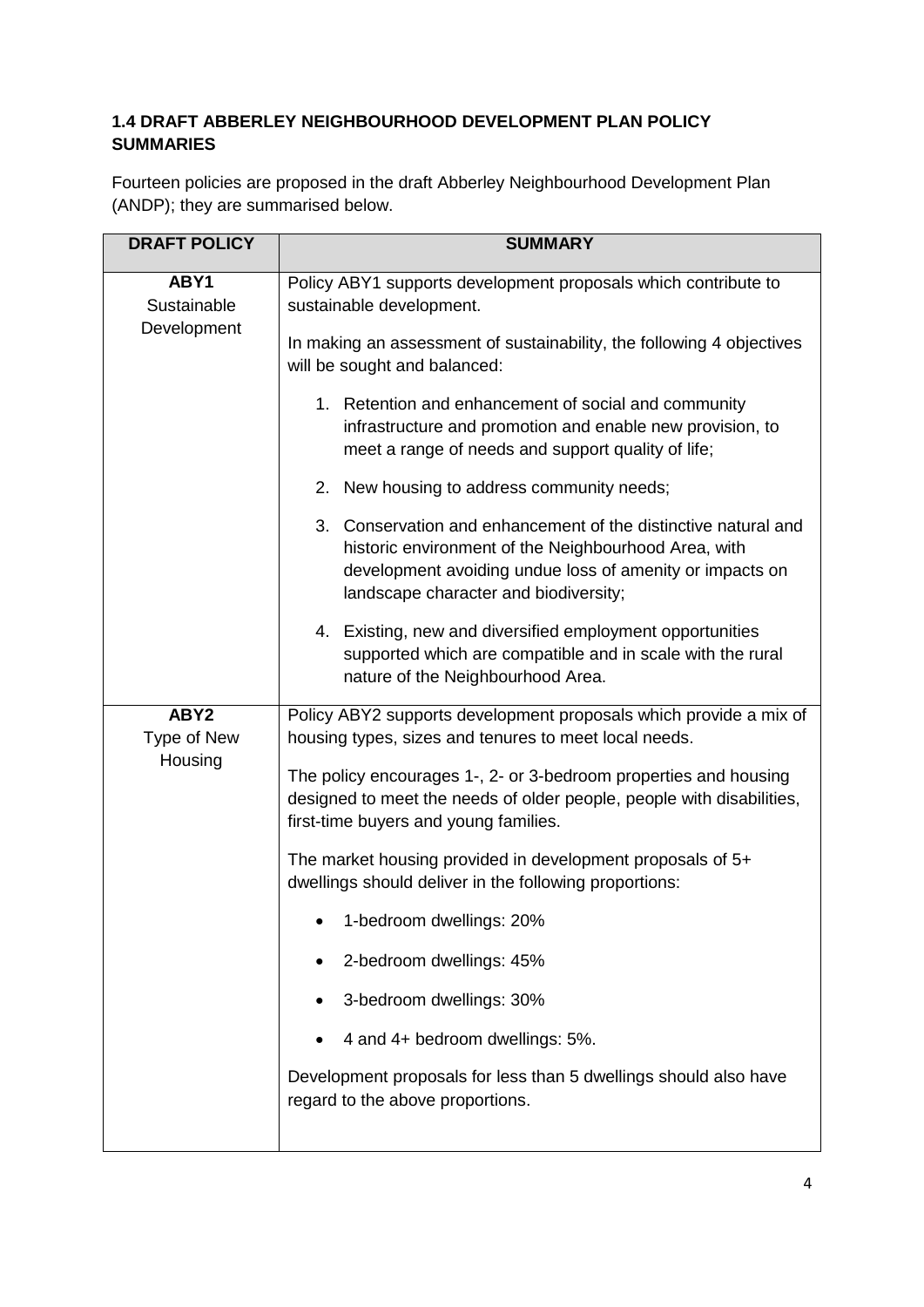| <b>DRAFT POLICY</b>                                           | <b>SUMMARY</b>                                                                                                                                                                                                                                                                                                                          |  |  |
|---------------------------------------------------------------|-----------------------------------------------------------------------------------------------------------------------------------------------------------------------------------------------------------------------------------------------------------------------------------------------------------------------------------------|--|--|
| ABY3<br>Criteria for<br>Development of<br>Land at The Orchard | Policy ABY3 supports development proposals for land at The<br>Orchard (allocated in existing SWDP 59/1 for 6 dwellings), subject to<br>the following 8 requirements being met:                                                                                                                                                          |  |  |
|                                                               | 1. Maximum 6 dwellings. Type and size of dwellings to accord<br>with policy ABY2; and                                                                                                                                                                                                                                                   |  |  |
|                                                               | 2. 20% of the dwellings to be provided as affordable housing.<br>Affordable housing to be made available in perpetuity for<br>those in local housing need; and                                                                                                                                                                          |  |  |
|                                                               | 3. Scheme to be designed in accordance with policy ABY11 and<br>the principles in the Abberley Design Guide (illustrated in the<br>concept plan - Plan 2); and                                                                                                                                                                          |  |  |
|                                                               | 4. Existing dwelling and outbuilding to be retained and<br>incorporated in the scheme; and                                                                                                                                                                                                                                              |  |  |
|                                                               | 5. Vehicular access to be from Clows Top Road. Traffic calming<br>to be incorporated. As much of the existing roadside hedge to<br>be retained as possible; and                                                                                                                                                                         |  |  |
|                                                               | 6. New dwellings to be positioned with their frontages to Clows<br>Top Road (or the site access/green space). Siting / design /<br>height of new dwellings to retain existing views across the site<br>from Clows Top Road as far as possible; and                                                                                      |  |  |
|                                                               | 7. Sustainable urban drainage strategy to be provided to<br>address surface water and foul drainage; and                                                                                                                                                                                                                                |  |  |
|                                                               | 8. Green space and outdoor community uses to be provided in<br>accordance with SWDP 39. Pedestrian footpaths and<br>pedestrian access to be provided between Clows Top Road<br>and The Common to maximise connectivity to village<br>facilities. Native species to be planted to consolidate the<br>existing orchard trees on the site. |  |  |
| ABY4<br>Criteria for                                          | Policy ABY4 supports development proposals for land at Walshes<br>Farm (allocated in existing SWDP 59a for 15 dwellings), subject to                                                                                                                                                                                                    |  |  |
| Development of                                                | the following 8 requirements being met:                                                                                                                                                                                                                                                                                                 |  |  |
| Land at Walshes<br>Farm                                       | 1. Around 26 dwellings to be provided. Type and size of<br>dwellings to accord with policy ABY2; and                                                                                                                                                                                                                                    |  |  |
|                                                               | 2. 40% of the dwellings to be provided as affordable housing.<br>Affordable housing to be made available in perpetuity for<br>those in local housing need; and                                                                                                                                                                          |  |  |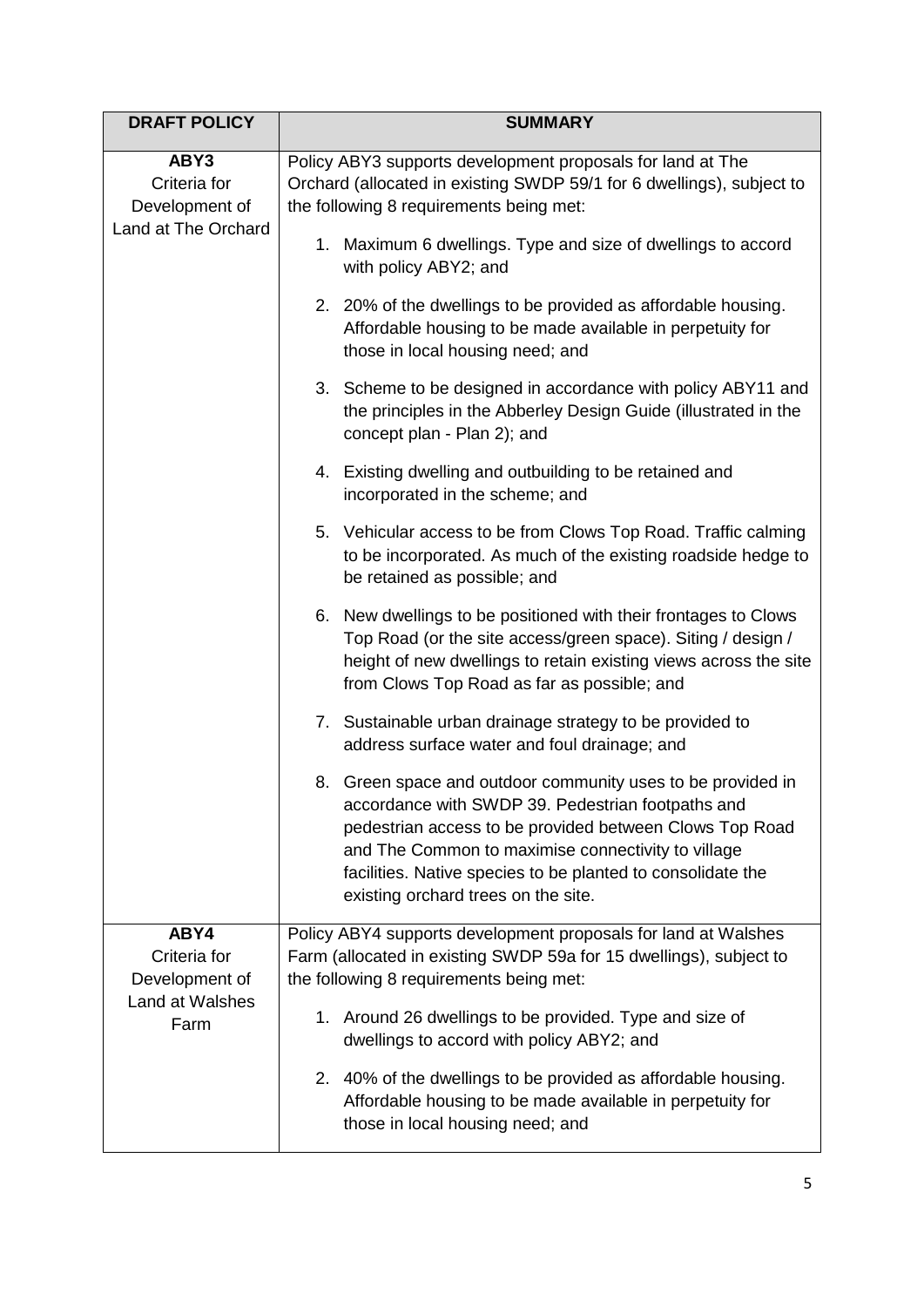| <b>DRAFT POLICY</b>                     | <b>SUMMARY</b>                                                                                                                                                                                                     |  |  |  |  |
|-----------------------------------------|--------------------------------------------------------------------------------------------------------------------------------------------------------------------------------------------------------------------|--|--|--|--|
|                                         | 3. Scheme to be designed in accordance with policy ABY11 and<br>the principles in the Abberley Design Guide (illustrated in the<br>concept plan - Plan 3); and                                                     |  |  |  |  |
|                                         | 4. Pedestrian routes to be provided between the site, the village<br>hall, primary school and the wider settlement; and                                                                                            |  |  |  |  |
|                                         | 5. Vehicular access to be from Clows Top Road. Traffic calming<br>to be incorporated. As much of the existing roadside hedge to<br>be retained as possible; and                                                    |  |  |  |  |
|                                         | 6. New dwellings to be positioned with their frontages to Clows<br>Top Road (or the site access road/green space); and                                                                                             |  |  |  |  |
|                                         | 7. Sustainable urban drainage strategy to be provided to<br>address surface water and foul drainage; and                                                                                                           |  |  |  |  |
|                                         | 8. Green space and outdoor community uses to be provided in<br>accordance with SWDP 39. Pedestrian footpaths to be<br>provided. Native species to be planted to consolidate the<br>existing hedgerows on the site. |  |  |  |  |
| ABY5                                    | Policy ABY5 supports development proposals for land west of                                                                                                                                                        |  |  |  |  |
| Criteria for<br>Development of          | Apostle Oak Cottage (allocated in existing SWDP 59/2 for 14<br>dwellings), subject to the following 8 requirements being met:                                                                                      |  |  |  |  |
| Land west of<br>Apostles Oak<br>Cottage | 1. Around 25 dwellings to be provided. Type and size of<br>dwellings to accord with policy ABY2; and                                                                                                               |  |  |  |  |
|                                         | 2. 40% of the dwellings to be provided as affordable housing.<br>Affordable housing to be made available in perpetuity for<br>those in local housing need; an                                                      |  |  |  |  |
|                                         | 3. Scheme to be designed in accordance with policy ABY11 and<br>the principles in the Abberley Design Guide (illustrated in the<br>concept plan - Plan 4); and                                                     |  |  |  |  |
|                                         | 4. Pedestrian routes to be provided between the site and<br>Abberley Common. Existing footway from the site to Abberley<br>Stores/Post Office to be widened; and                                                   |  |  |  |  |
|                                         | 5. Vehicular access to be from Stockton Road. As much of the<br>existing roadside hedge to be retained as possible; and                                                                                            |  |  |  |  |
|                                         | 6. New dwellings to be positioned with their frontages to<br>Stockton Road (or the site access road/central green space);<br>and                                                                                   |  |  |  |  |
|                                         | Sustainable urban drainage strategy to be provided to<br>7.                                                                                                                                                        |  |  |  |  |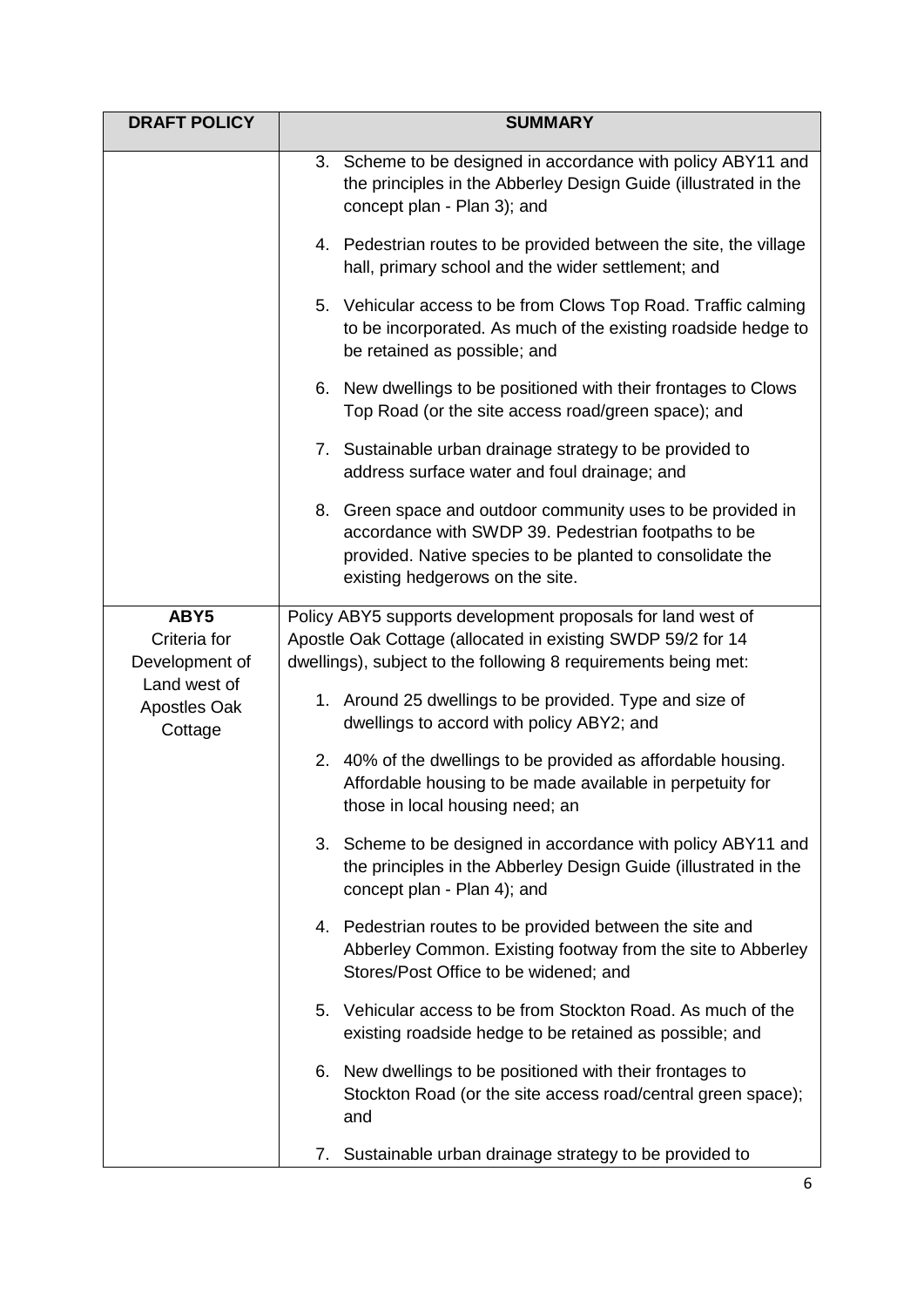| <b>DRAFT POLICY</b>                 | <b>SUMMARY</b>                                                                                                                                                                                                                                      |  |  |
|-------------------------------------|-----------------------------------------------------------------------------------------------------------------------------------------------------------------------------------------------------------------------------------------------------|--|--|
|                                     | address surface water and foul drainage; and                                                                                                                                                                                                        |  |  |
|                                     | 8. Green space and outdoor community uses to be provided in<br>accordance with SWDP 39. Pedestrian footpaths to be<br>provided. Native species to be planted.                                                                                       |  |  |
| ABY6<br><b>Community Facilities</b> | Policy ABY6 has 3 parts and relates to the following 10 existing<br>community facilities (buildings and associated land):                                                                                                                           |  |  |
|                                     | 1. Abberley Village Hall                                                                                                                                                                                                                            |  |  |
|                                     | Abberley Parochial VC Primary School<br>2.                                                                                                                                                                                                          |  |  |
|                                     | 3. Abberley Stores                                                                                                                                                                                                                                  |  |  |
|                                     | 4. Abberley Post Office                                                                                                                                                                                                                             |  |  |
|                                     | 5. St. Michael's Church                                                                                                                                                                                                                             |  |  |
|                                     | 6. St. Mary's Church                                                                                                                                                                                                                                |  |  |
|                                     | The Manor Arms<br>7.                                                                                                                                                                                                                                |  |  |
|                                     | 8. Abberley Hall School                                                                                                                                                                                                                             |  |  |
|                                     | 9. The Elms Hotel and Spa                                                                                                                                                                                                                           |  |  |
|                                     | 10. Owen and Sons garage.                                                                                                                                                                                                                           |  |  |
|                                     | Part 1 of Policy ABY6 supports development proposals that would<br>enhance the viability and/or the value to the community of existing<br>facilities subject to the following 3 criteria being met;                                                 |  |  |
|                                     | 1. Impact on residential amenity being acceptable; and                                                                                                                                                                                              |  |  |
|                                     | Impact on the character and appearance of the locality being<br>2.<br>acceptable; and                                                                                                                                                               |  |  |
|                                     | 3.<br>Impact on the local road network (including provision of<br>sufficient off-road parking provision for vehicles and cycles)<br>being acceptable.                                                                                               |  |  |
|                                     | Part 2 of Policy ABY6 resists development proposals that would<br>result in the loss of existing community facilities unless the criteria in<br>Policy SWDP 37B can be met.                                                                         |  |  |
|                                     | Part 3 of Policy ABY6 proposes that development proposals in the<br>vicinity of any of the existing 10 community facilities should<br>demonstrate that they will not have a material negative impact on the<br>viability of the facility concerned. |  |  |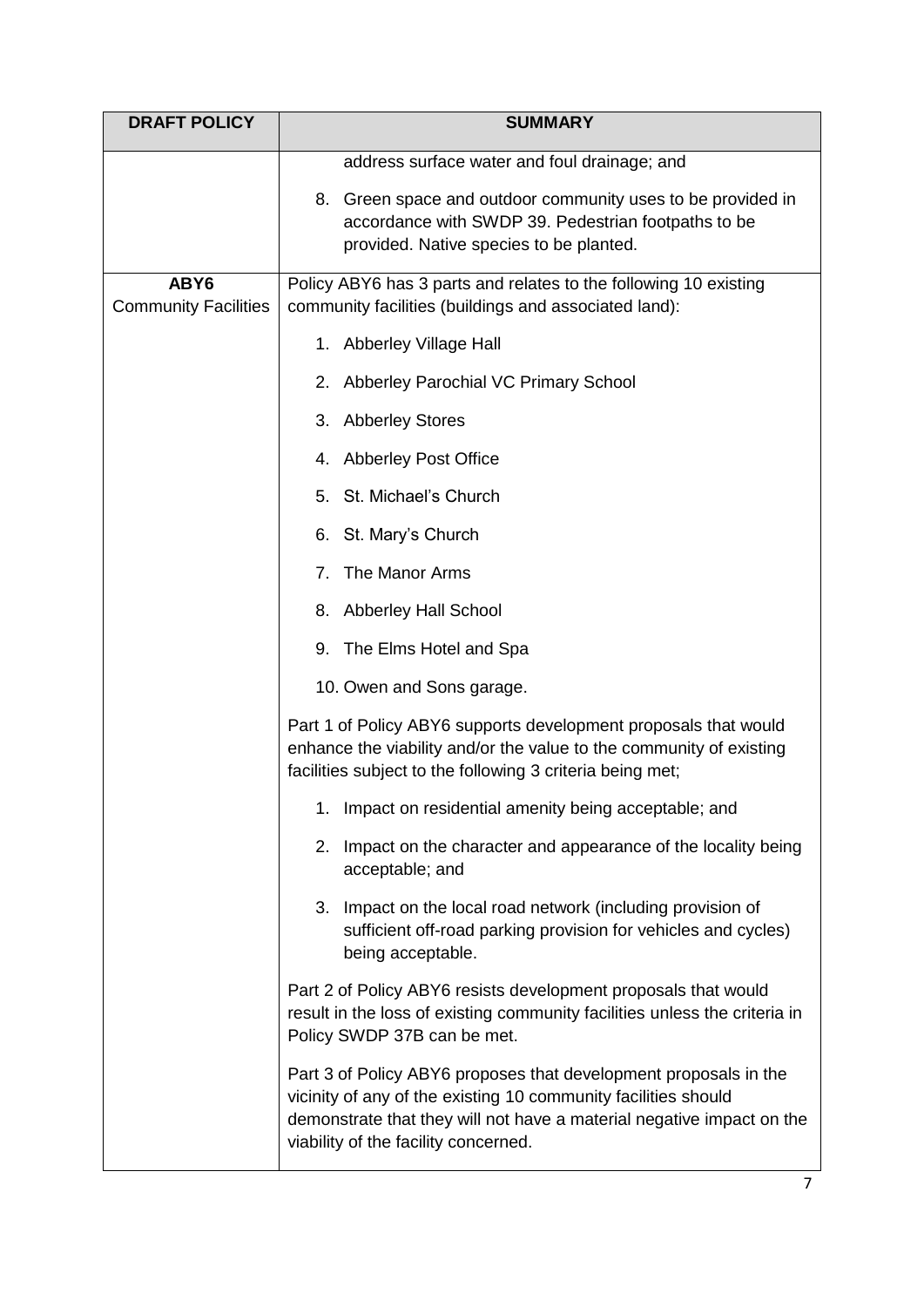| <b>DRAFT POLICY</b>                      | <b>SUMMARY</b>                                                                                                                                                                                                                                                                                                                                                                                                                                                                                                                                                                                                           |  |  |  |
|------------------------------------------|--------------------------------------------------------------------------------------------------------------------------------------------------------------------------------------------------------------------------------------------------------------------------------------------------------------------------------------------------------------------------------------------------------------------------------------------------------------------------------------------------------------------------------------------------------------------------------------------------------------------------|--|--|--|
| ABY7<br>Landscape<br>Character           | Policy ABY7 supports development proposals that show that the<br>following 2 criteria have been met:<br>1. The Landscape Type of the proposed site (as defined in the<br>Worcestershire Landscape Assessment) has influenced the<br>siting, design, scale, layout, landscaping and boundary<br>treatment of the proposal; and<br>2. Every opportunity has been taken to strengthen the<br>landscape character of the relevant Landscape Type by<br>retaining / conserving existing features (such as trees,<br>woodland and hedgerows) and by restoring / enhancing /<br>making new provision where this is appropriate. |  |  |  |
| ABY8<br><b>Key Views</b>                 | Policy ABY8 proposes to designate 10 key views (identified in Table<br>1 and shown on Plan 5).                                                                                                                                                                                                                                                                                                                                                                                                                                                                                                                           |  |  |  |
|                                          | Policy ABY8 would not support development proposals which would<br>block, or materially intrude into or detract from, the key views.                                                                                                                                                                                                                                                                                                                                                                                                                                                                                     |  |  |  |
| ABY9<br>Biodiversity and<br>Geodiversity | Policy ABY9 identifies the following 6 Local Wildlife Sites (shown on<br>Plan 6), 7 Local Geological Sites (shown on Plan 7) and 1 Grassland<br>Inventory Site (shown on Plan 7).                                                                                                                                                                                                                                                                                                                                                                                                                                        |  |  |  |
|                                          | <b>Local Wildlife Sites</b>                                                                                                                                                                                                                                                                                                                                                                                                                                                                                                                                                                                              |  |  |  |
|                                          | <b>Abberley Hill</b>                                                                                                                                                                                                                                                                                                                                                                                                                                                                                                                                                                                                     |  |  |  |
|                                          | <b>Dick Brook</b>                                                                                                                                                                                                                                                                                                                                                                                                                                                                                                                                                                                                        |  |  |  |
|                                          | <b>Ellbatch and Meneatt Woods</b>                                                                                                                                                                                                                                                                                                                                                                                                                                                                                                                                                                                        |  |  |  |
|                                          | Ridding Coppice and Hall Wood                                                                                                                                                                                                                                                                                                                                                                                                                                                                                                                                                                                            |  |  |  |
|                                          | <b>Local Geological Sites</b>                                                                                                                                                                                                                                                                                                                                                                                                                                                                                                                                                                                            |  |  |  |
|                                          | <b>Abberley Hall East</b><br>$\bullet$                                                                                                                                                                                                                                                                                                                                                                                                                                                                                                                                                                                   |  |  |  |
|                                          | Abberley Hall (South Terrace)<br>$\bullet$                                                                                                                                                                                                                                                                                                                                                                                                                                                                                                                                                                               |  |  |  |
|                                          | <b>Abberley Village Quarry</b><br>$\bullet$                                                                                                                                                                                                                                                                                                                                                                                                                                                                                                                                                                              |  |  |  |
|                                          | <b>Shavers End</b>                                                                                                                                                                                                                                                                                                                                                                                                                                                                                                                                                                                                       |  |  |  |
|                                          | <b>Shewards Quarry</b><br>$\bullet$                                                                                                                                                                                                                                                                                                                                                                                                                                                                                                                                                                                      |  |  |  |
|                                          | The Woodlands Quarry                                                                                                                                                                                                                                                                                                                                                                                                                                                                                                                                                                                                     |  |  |  |
|                                          | <b>Grassland Inventory Sites</b>                                                                                                                                                                                                                                                                                                                                                                                                                                                                                                                                                                                         |  |  |  |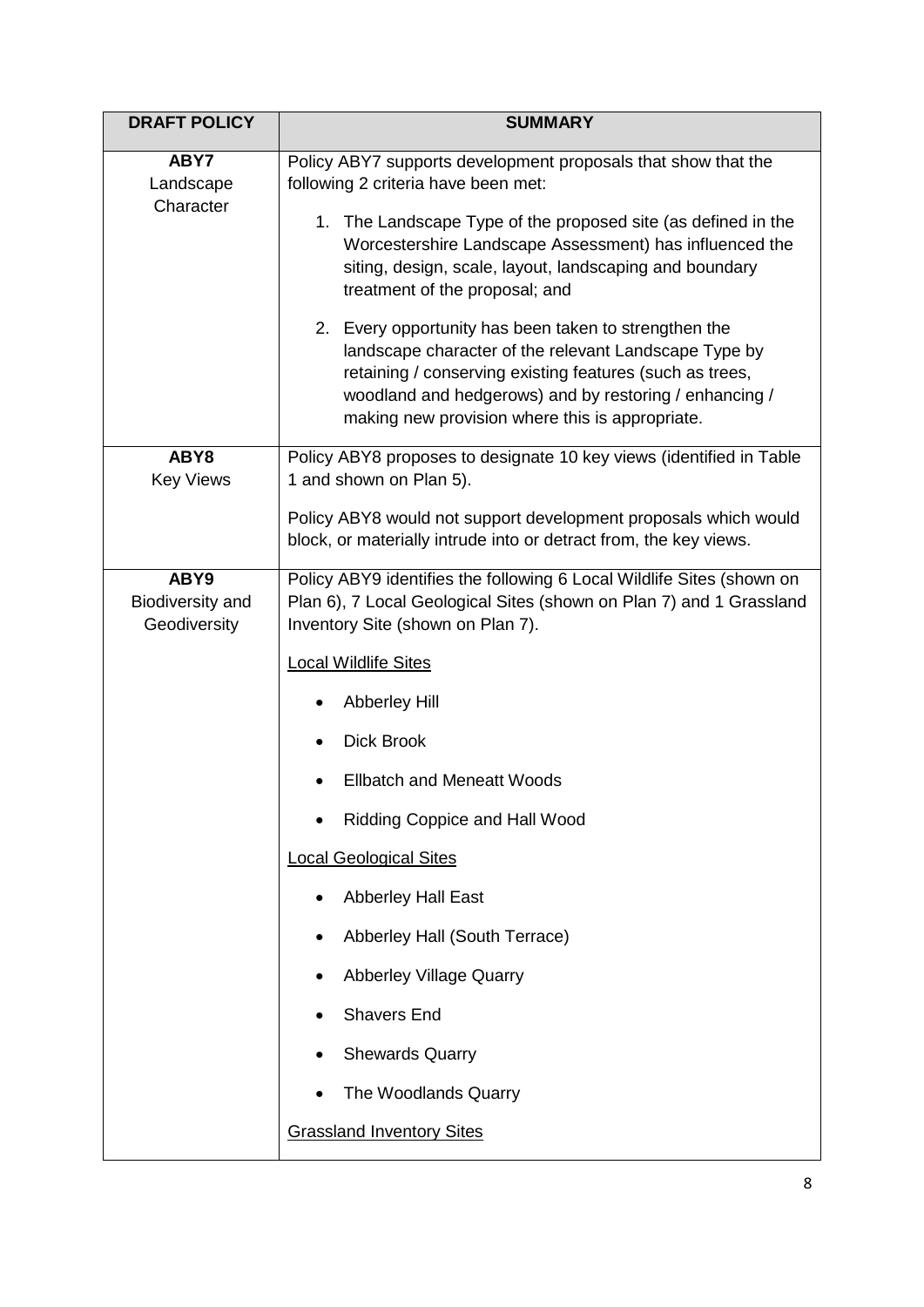| <b>DRAFT POLICY</b>                    | <b>SUMMARY</b>                                                                                                                                                                                                      |  |  |  |  |
|----------------------------------------|---------------------------------------------------------------------------------------------------------------------------------------------------------------------------------------------------------------------|--|--|--|--|
|                                        | Hill Farm Meadows.<br>$\bullet$                                                                                                                                                                                     |  |  |  |  |
|                                        | Policy ABY9 proposes that development that the 11 sites by<br>protected from development in accordance with SWDP 22D.                                                                                               |  |  |  |  |
| <b>ABY10</b><br>Local Green Spaces     | Policy ABY10 proposes the designation of 7 Local Green Spaces<br>(shown on Plan 8) on which development will not be permitted unless<br>very special circumstances arise which outweigh the need for<br>protection. |  |  |  |  |
|                                        | The proposed Local Green Spaces are:                                                                                                                                                                                |  |  |  |  |
|                                        | 1. St. Mary's Churchyard                                                                                                                                                                                            |  |  |  |  |
|                                        | 2. Abberley Village Green                                                                                                                                                                                           |  |  |  |  |
|                                        | 3. Glebe land                                                                                                                                                                                                       |  |  |  |  |
|                                        | 4. St. Michael's Churchyard                                                                                                                                                                                         |  |  |  |  |
|                                        | Village Hall green space<br>5.                                                                                                                                                                                      |  |  |  |  |
|                                        | Rosedale, Abberley Common<br>6.                                                                                                                                                                                     |  |  |  |  |
|                                        | 7. Abberley Village Quarry                                                                                                                                                                                          |  |  |  |  |
| <b>ABY11</b><br><b>Building Design</b> | Policy ABY11 proposes that all development proposals should<br>incorporate the following 5 design principles:                                                                                                       |  |  |  |  |
|                                        | 1. Provide a Design and Access Statement (or similar) to show<br>how guidelines in the Abberley Design Guide have been<br>addressed and influenced the design; and                                                  |  |  |  |  |
|                                        | Incorporate the following sustainability measures:<br>2.                                                                                                                                                            |  |  |  |  |
|                                        | Building orientation and design,<br>$\bullet$                                                                                                                                                                       |  |  |  |  |
|                                        | Energy and water conservation,<br>٠                                                                                                                                                                                 |  |  |  |  |
|                                        | Sustainable construction methods and materials,                                                                                                                                                                     |  |  |  |  |
|                                        | Generation of renewable energy,                                                                                                                                                                                     |  |  |  |  |
|                                        | Provision for the recycling of waste,<br>٠                                                                                                                                                                          |  |  |  |  |
|                                        | Provision of cycle storage,                                                                                                                                                                                         |  |  |  |  |
|                                        | Communications and broadband technologies.                                                                                                                                                                          |  |  |  |  |
|                                        | Ideally be carbon neutral, but as a minimum complying with                                                                                                                                                          |  |  |  |  |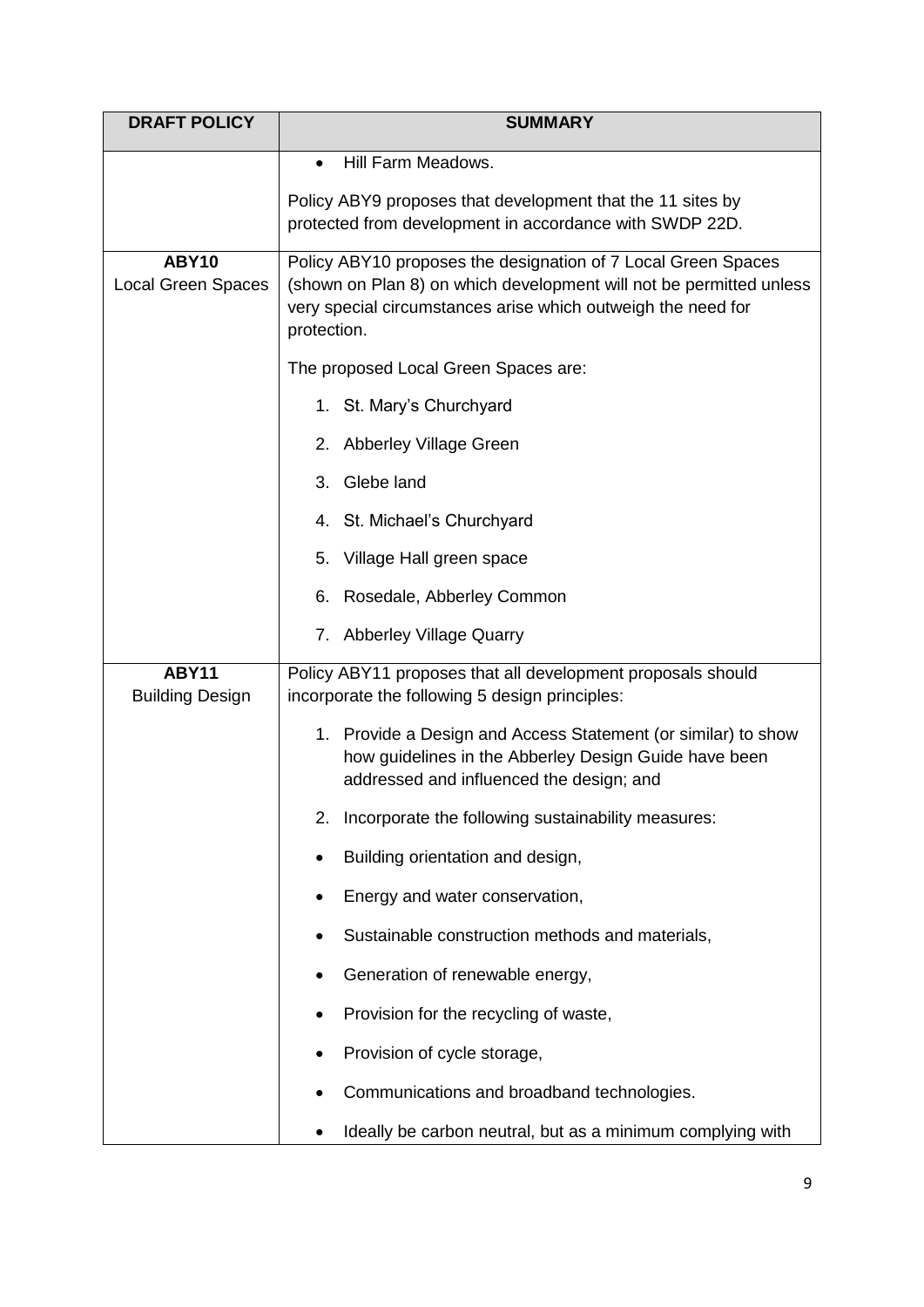| <b>DRAFT POLICY</b>                                  | <b>SUMMARY</b>                                                                                                                                                                                                                                                                                     |  |  |  |  |
|------------------------------------------------------|----------------------------------------------------------------------------------------------------------------------------------------------------------------------------------------------------------------------------------------------------------------------------------------------------|--|--|--|--|
|                                                      | Building Regulations; and                                                                                                                                                                                                                                                                          |  |  |  |  |
|                                                      | 3. Safely accessed from the local road network without undue<br>local environmental impacts which cannot be mitigated.<br>Incorporate adequate off-road parking; and                                                                                                                               |  |  |  |  |
|                                                      | 4. Avoids unacceptable impacts on residential amenity. Avoids<br>unacceptable impacts on the tranquillity of the countryside<br>from noise, volume and nature of traffic generated, dust or<br>odour. External lighting to avoid undue adverse impacts on<br>amenity, wildlife and dark skies; and |  |  |  |  |
|                                                      | 5. New housing to avoid adverse impacts on the amenity of the<br>future occupants from the operation of existing uses,<br>including agricultural, business and community uses.                                                                                                                     |  |  |  |  |
|                                                      | Modern design approaches which take an innovative approach<br>(including to energy efficiency and sustainability) are welcomed<br>where they make a positive contribution to the character of the area<br>and contribute to local distinctiveness.                                                 |  |  |  |  |
| <b>ABY12</b><br>Abberley<br><b>Conservation Area</b> | Policy ABY12 supports development proposals within Abberley<br>Conservation Area or its setting, subject to meeting the following 9<br>criteria:                                                                                                                                                   |  |  |  |  |
|                                                      | 1. Preserves or enhances the Conservation Area by virtue of the<br>proposals use, character and design; and                                                                                                                                                                                        |  |  |  |  |
|                                                      | Demolition of any building or structure to be avoided if its loss<br>2.<br>would be harmful to the character of the Conservation Area;<br>and                                                                                                                                                      |  |  |  |  |
|                                                      | 3. Prevailing density of buildings and their plan form to be<br>respected; and                                                                                                                                                                                                                     |  |  |  |  |
|                                                      | 4. Size, height, scale, form, proportions and detailing of the<br>existing and surrounding built form to be reflected; and                                                                                                                                                                         |  |  |  |  |
|                                                      | 5. Local materials and vernacular techniques to be used<br>wherever possible; and                                                                                                                                                                                                                  |  |  |  |  |
|                                                      | 6. Extensions and service buildings to be subsidiary to the main<br>property, not unduly prominent in the street scene, and use<br>sympathetic materials to the main property; and                                                                                                                 |  |  |  |  |
|                                                      | Important views, open spaces, boundary features, trees and<br>7.<br>hedgerows to be retained; and                                                                                                                                                                                                  |  |  |  |  |
|                                                      | Local materials or native species to be specified for any new<br>8.                                                                                                                                                                                                                                |  |  |  |  |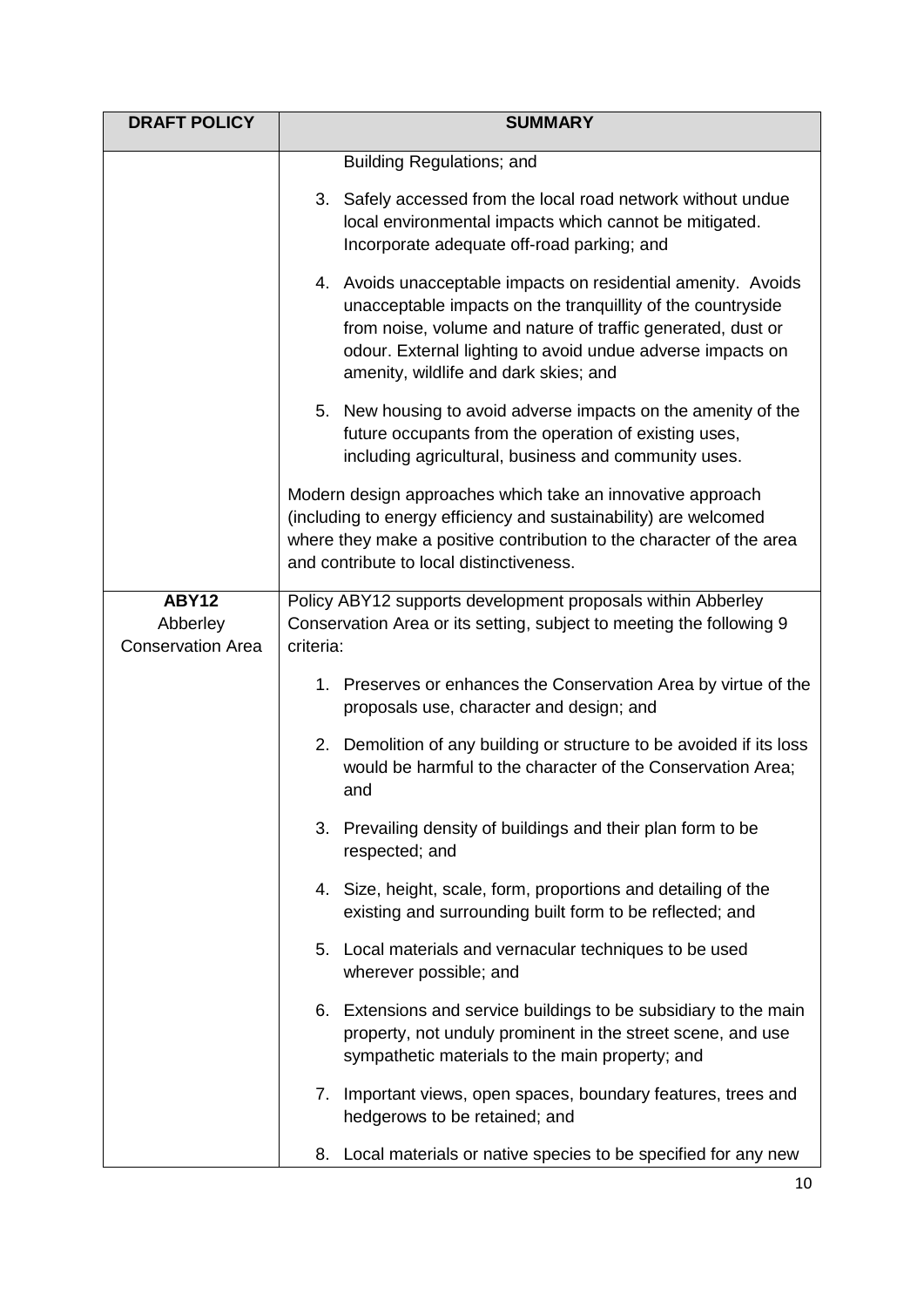| <b>DRAFT POLICY</b>                                           | <b>SUMMARY</b>                                                                                                                                                                                                                                                                                                                                                                                                                                                                                                      |  |  |  |  |
|---------------------------------------------------------------|---------------------------------------------------------------------------------------------------------------------------------------------------------------------------------------------------------------------------------------------------------------------------------------------------------------------------------------------------------------------------------------------------------------------------------------------------------------------------------------------------------------------|--|--|--|--|
|                                                               | boundary treatments such as walls, railings, fencing or<br>hedging; and                                                                                                                                                                                                                                                                                                                                                                                                                                             |  |  |  |  |
|                                                               | 9. Open countryside setting of the Conservation Area to be<br>preserved.                                                                                                                                                                                                                                                                                                                                                                                                                                            |  |  |  |  |
| <b>ABY13</b><br>Employment and<br><b>Farm Diversification</b> | Policy ABY13 supports development proposals for employment uses<br>and farm diversification that accord with SWDP 12 (Employment in<br>Rural Areas) and meet the following 3 criteria:<br>1. Scale, type and nature of proposal is appropriate to the<br>location and setting; and<br>2. Impact on highway safety and capacity is (or can be made)<br>acceptable. Adequate parking is provided for staff, delivery<br>vehicles and visitors; and<br>3. No undue impacts on residential or visual amenity, or on the |  |  |  |  |
|                                                               | built and natural environments.                                                                                                                                                                                                                                                                                                                                                                                                                                                                                     |  |  |  |  |
| ABY14<br>Local Retail and<br><b>Service Facilities</b>        | Policy ABY14 supports development proposals for retail or other<br>local services within Use Classes A1, A2, A3 and A4 subject to<br>meeting the following 6 criteria:<br>Within the Abberley Common development boundary;<br>Is of an appropriate scale;<br>$\bullet$<br>Accessible by sustainable modes of travel or relates to the<br>$\bullet$<br>expansion or diversification of an existing business;<br>Existing buildings should be re-used (wherever possible);                                            |  |  |  |  |
|                                                               | Should avoid undue impact on residential or other local<br>$\bullet$<br>amenity; and<br>Adequate off-road parking is provided                                                                                                                                                                                                                                                                                                                                                                                       |  |  |  |  |

# **1.5 STRATEGIC ENVIRONMENTAL ASSESSMENT (SEA) PROCESS**

The basis for Strategic Environmental Assessment (SEA) legislation is European Directive 2001/42/EC which was transposed into English law by the Environmental Assessment of Plans and Programmes Regulations 2004, or SEA Regulations. Detailed guidance on these Regulations can be found in the Government publication "A Practical Guide to the Strategic Environmental Assessment Directive" (OPDM 2005).

The SEA process aims to ensure that likely significant environmental effects arising from a Plan are identified, assessed, mitigated, communicated and monitored, and that opportunities for public involvement are provided. It enables environmental considerations to be accounted for in decision-making throughout the production of a Plan in an integrated manner.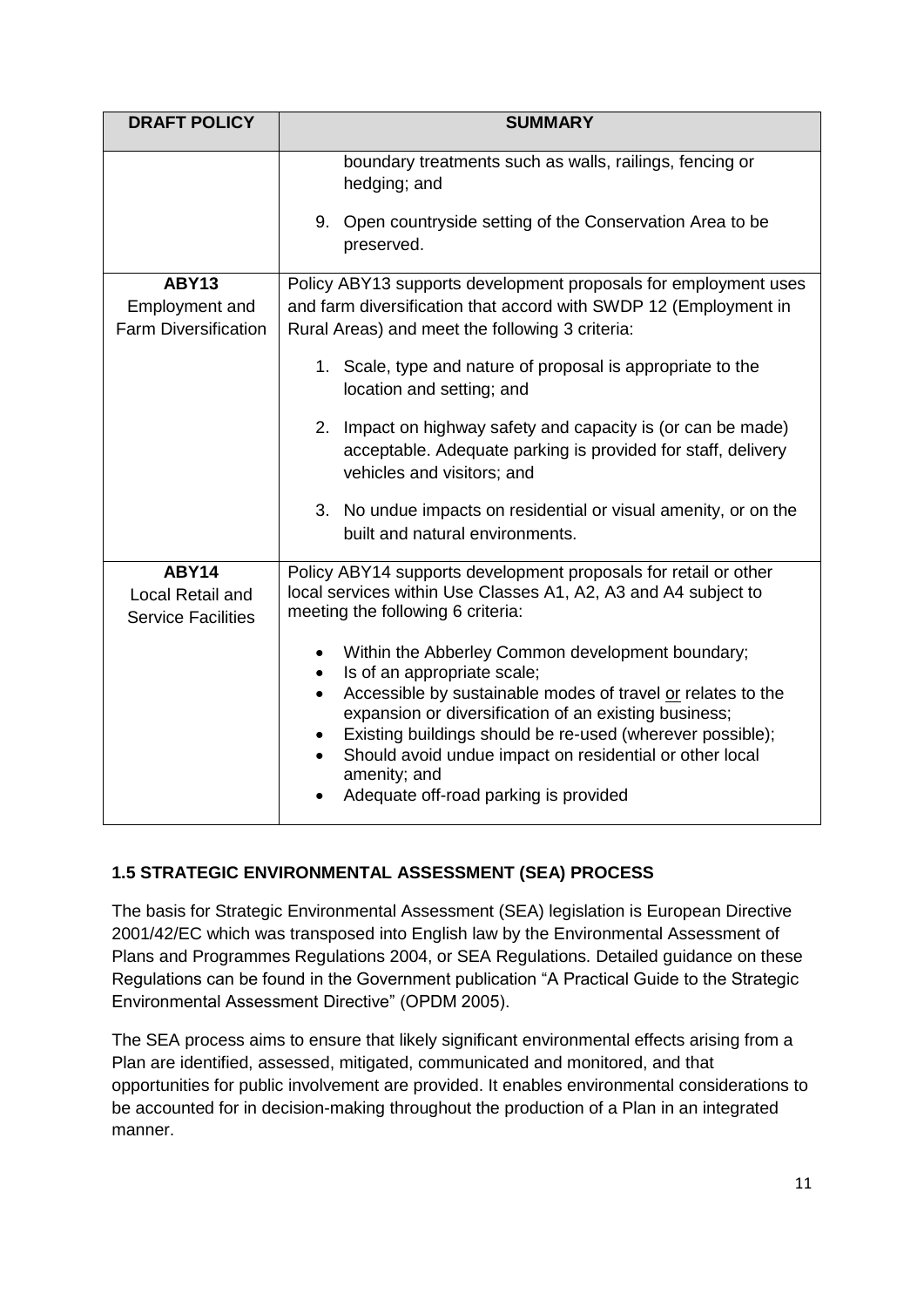Figure 2 sets out the screening procedure and how a plan should be assessed against the SEA Directive criteria. This outline procedure has then been applied to the draft Abberley Neighbourhood Development Plan in Table 1.



Figure 2 – Application of the SEA Directive to Plans and Programmes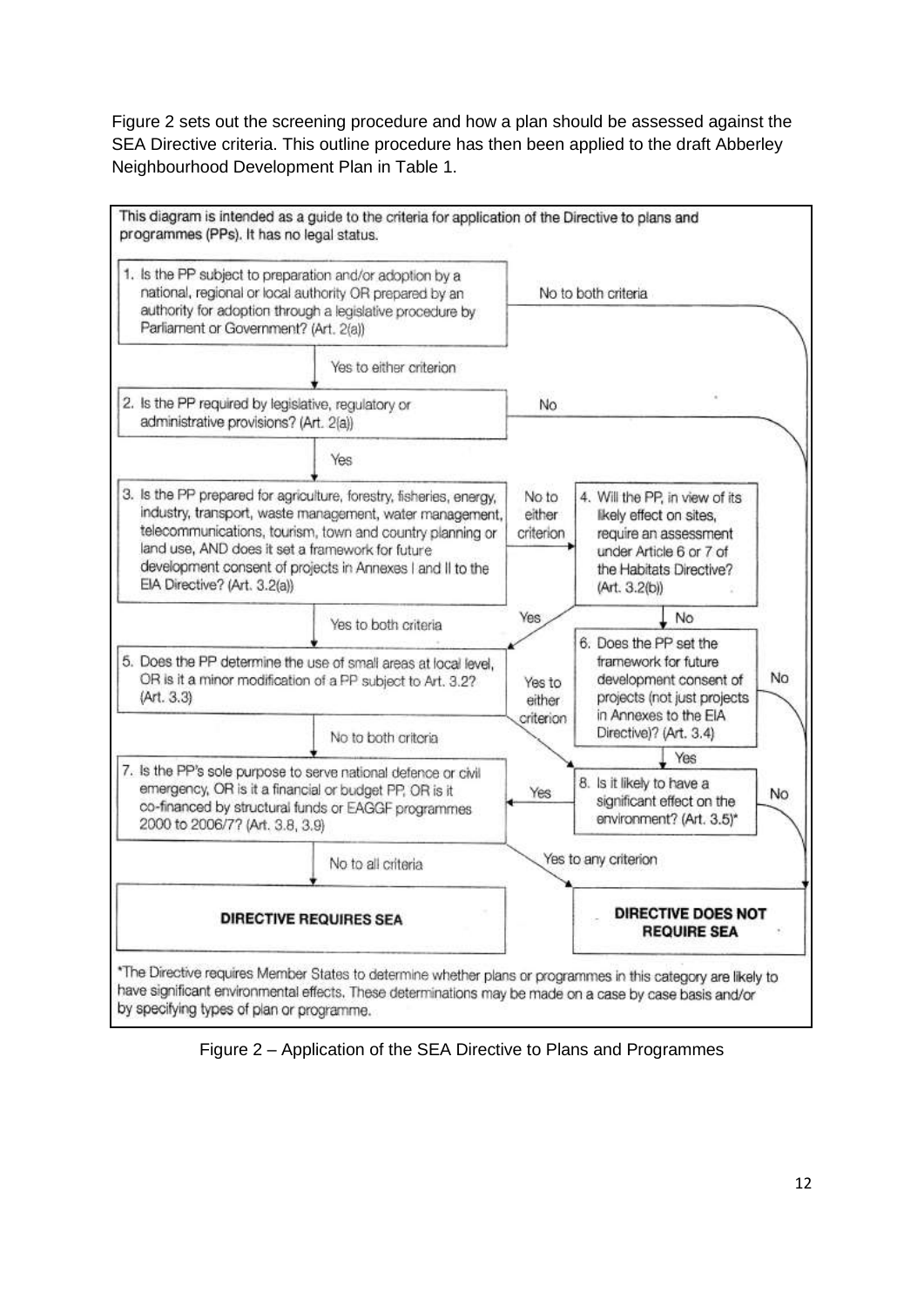**Table 1:** Assessment of the draft Abberley Neighbourhood Development Plan using SEA Directive Criteria

| <b>Stage</b>                                                                                                                                                                                                                                                                                                                                                                                      | Y/N | <b>Reason</b>                                                                                                                                                                                                                                                                                                                                                                                                                                             |
|---------------------------------------------------------------------------------------------------------------------------------------------------------------------------------------------------------------------------------------------------------------------------------------------------------------------------------------------------------------------------------------------------|-----|-----------------------------------------------------------------------------------------------------------------------------------------------------------------------------------------------------------------------------------------------------------------------------------------------------------------------------------------------------------------------------------------------------------------------------------------------------------|
| 1. Is the Abberley Neighbourhood<br>Development Plan subject to<br>preparation and/or adoption by a<br>national, regional or local authority<br>OR prepared by an authority for<br>adoption through a legislative<br>procedure by Parliament or<br>Government? (Art. 2(a))                                                                                                                        | Y   | This is a Neighbourhood Development Plan<br>that is being prepared by a qualifying body<br>the Localism Act 2011. If the Plan is passed<br>by means of an Examination and<br>Referendum, it will be formally adopted by<br>the Local Planning Authority. It will then form<br>part of the local development framework and<br>be afforded significant weight in planning<br>decisions.                                                                     |
| 2. Is the Abberley Neighbourhood<br>Development Plan required by<br>legislative, regulatory or<br>administrative provisions? (Art.<br>2(a)                                                                                                                                                                                                                                                        | N   | Neighbourhood Development Plans are not<br>mandatory requirements, and the Abberley<br>Neighbourhood Development Plan is being<br>prepared voluntarily by the local qualifying<br>body in line with the provisions of the<br>Localism Act. If the Plan is adopted however<br>it will form part of the statutory development<br>plan, and it is therefore considered necessary<br>to answer the following questions to<br>determine if an SEA is required. |
| 3. Is the Abberley Neighbourhood<br>Development Plan prepared for<br>agriculture, forestry, fisheries,<br>energy, industry, transport, waste<br>management, water management,<br>telecommunications, tourism, town<br>and country planning or land use,<br>AND does it set a framework for<br>future development consent of<br>projects in Annexes I and II to the<br>EIA Directive? (Art 3.2(a)) | Υ   | The Plan is prepared for town and country<br>planning and sets out a framework for future<br>development consent of projects, including<br>design policies for three housing allocations<br>which are included in the adopted SWDP.                                                                                                                                                                                                                       |
| 4. Will the Abberley Neighbourhood<br>Development Plan, in view of its<br>likely effect on sites, require an<br>assessment for future development<br>under Article 6 or 7 of the Habitats<br>Directive? (Art. 3.2 (b))                                                                                                                                                                            | N   | See Screening Opinion for HRA in Section 3<br>of this report.                                                                                                                                                                                                                                                                                                                                                                                             |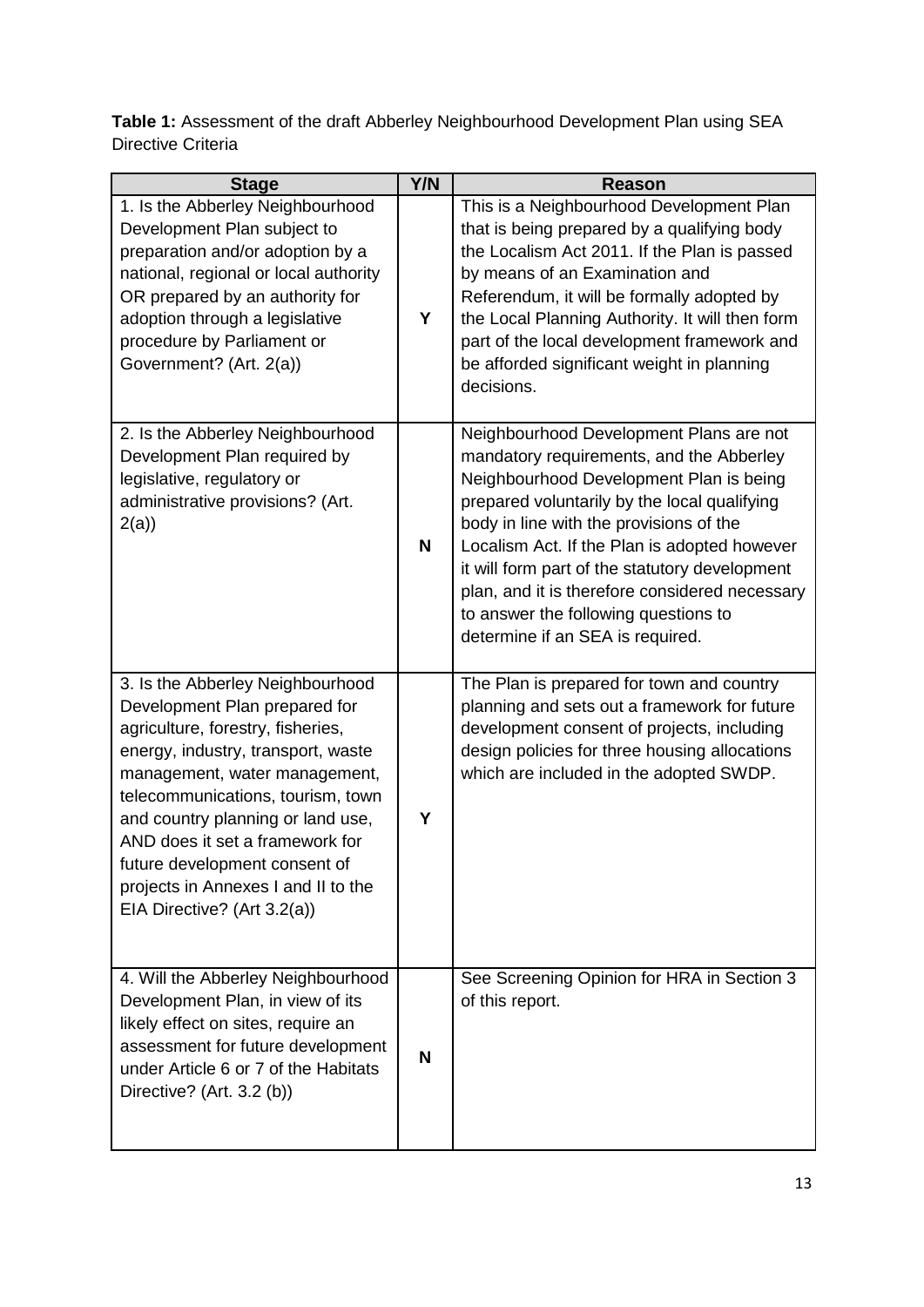| 5. Does the Abberley<br>Neighbourhood Development Plan<br>determine the use of small areas at<br>local level, OR is it a minor<br>modification of a PP subject to Art.<br>3.2? (Art. 3.3)                                                                             | Y              | The Abberley Neighbourhood Development<br>Plan is made up of a number of policies<br>which, when adopted, will form part of the<br>Local Development Framework and so will<br>have significant weight in planning decisions.<br>The Abberley Neighbourhood Development<br>Plan includes design policies for three sites<br>which are allocated in the adopted SWDP. |
|-----------------------------------------------------------------------------------------------------------------------------------------------------------------------------------------------------------------------------------------------------------------------|----------------|---------------------------------------------------------------------------------------------------------------------------------------------------------------------------------------------------------------------------------------------------------------------------------------------------------------------------------------------------------------------|
| 6. Does the Abberley<br>Neighbourhood Development Plan<br>set the framework for future<br>development consent of projects<br>(not just projects in annexes to the<br>EIA Directive)? (Art 3.4)                                                                        | Y              | When adopted, the Abberley Neighbourhood<br>Development Plan will be a statutory planning<br>document. It will form part of the Local<br>Development Framework and so will have<br>significant weight in planning decisions. The<br>responsibility for issuing development<br>consent will remain with the Local Authority.                                         |
| 7. Is the Abberley Neighbourhood<br>Development Plan's sole purpose<br>to serve the national defence or<br>civil emergency, OR is it a financial<br>or budget PP, OR is it co-financed<br>by structural funds or EAGGF<br>programmes 2000 to 2006/7? (Art<br>3.8, 3.9 | N              | Not Applicable                                                                                                                                                                                                                                                                                                                                                      |
| 8. Is it likely to have a significant<br>effect on the environment? (Art.<br>3.5)                                                                                                                                                                                     | $\overline{?}$ | The Abberley Neighbourhood Development<br>Plan may have a significant effect on the<br>environment. To investigate the likelihood of<br>potential impacts further a case-by-case<br>assessment has been conducted, the full<br>results of which can be found in Table 2.                                                                                            |

Based upon the initial screening carried out against the criteria in Table 1 above, the draft Abberley Neighbourhood Development Plan may have a significant effect on the environment. To explore these potential effects further, a case-by-case assessment has been conducted. The criteria used in the undertaking of such an assessment are drawn from Article 3.5 (Annex II) of the SEA directive, and the results are shown in Table 2.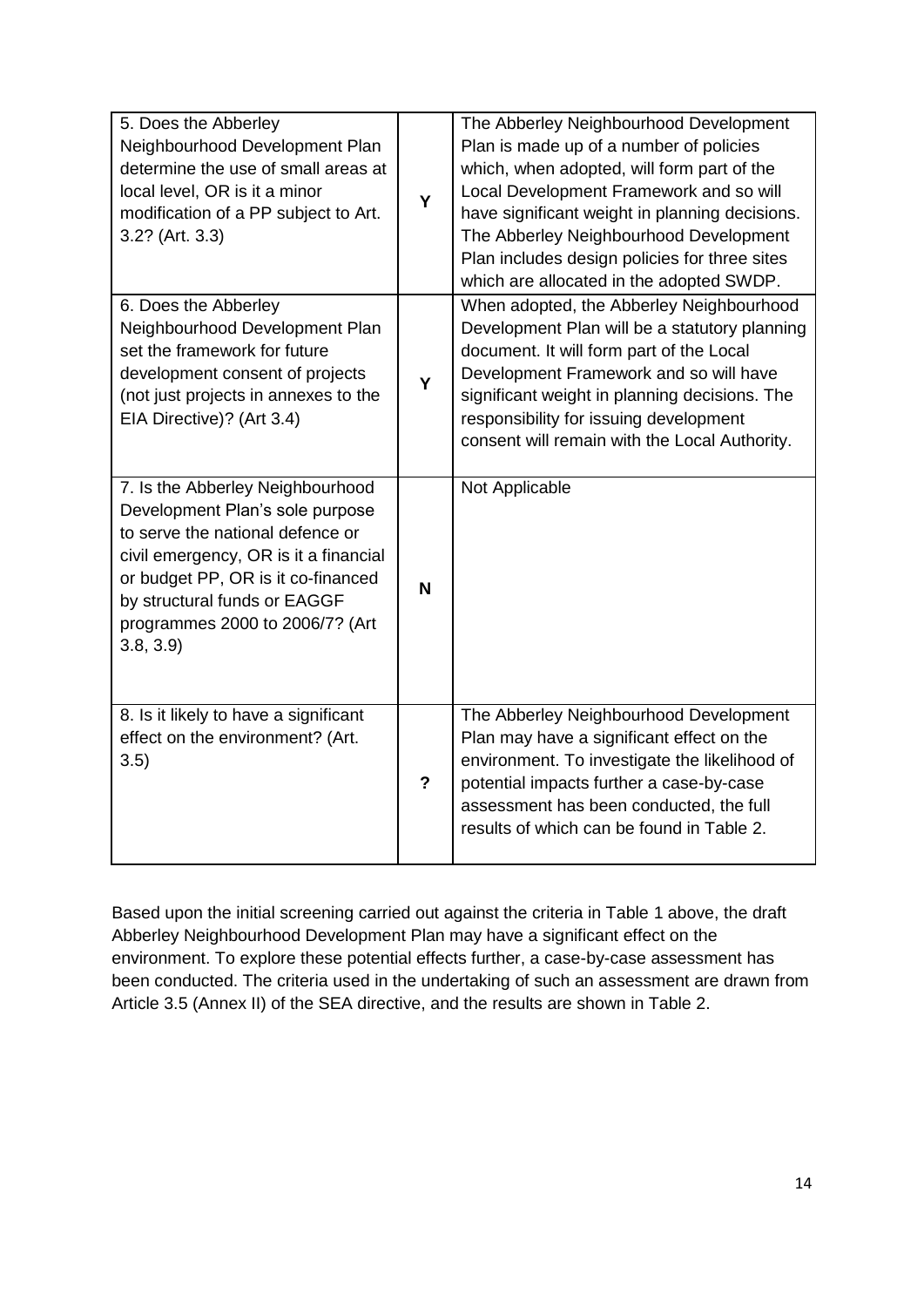## **1.6 HABITATS REGULATIONS ASSESSMENT (HRA) PROCESS**

The Habitats Regulations Assessment (HRA) refers to the assessment required for any plan or project to assess the potential implications for European wildlife sites. The HRA therefore looks at whether the implementation of the plan or project would harm the habitats or species for which European wildlife sites are designated. The relevant European wildlife site designations are Special Protection Areas (SPAs) and Special Areas of Conservation (SACs), which together form part of the Natura 2000 network.

In addition to SPAs and SACs, Ramsar sites are also designated areas which, as a matter of government policy, are to be treated in the same way as European wildlife sites (although they are not covered by the Habitats Regulations). European wildlife sites and Ramsar sites are collectively known as internationally designated wildlife sites.

The legislation sets out a process to assess the potential implications of a plan on internationally designated wildlife sites. The first stage of this process is a screening exercise where the details of nearby internationally designated sites are assessed to see if there is the potential for the implementation of the plan to have an impact.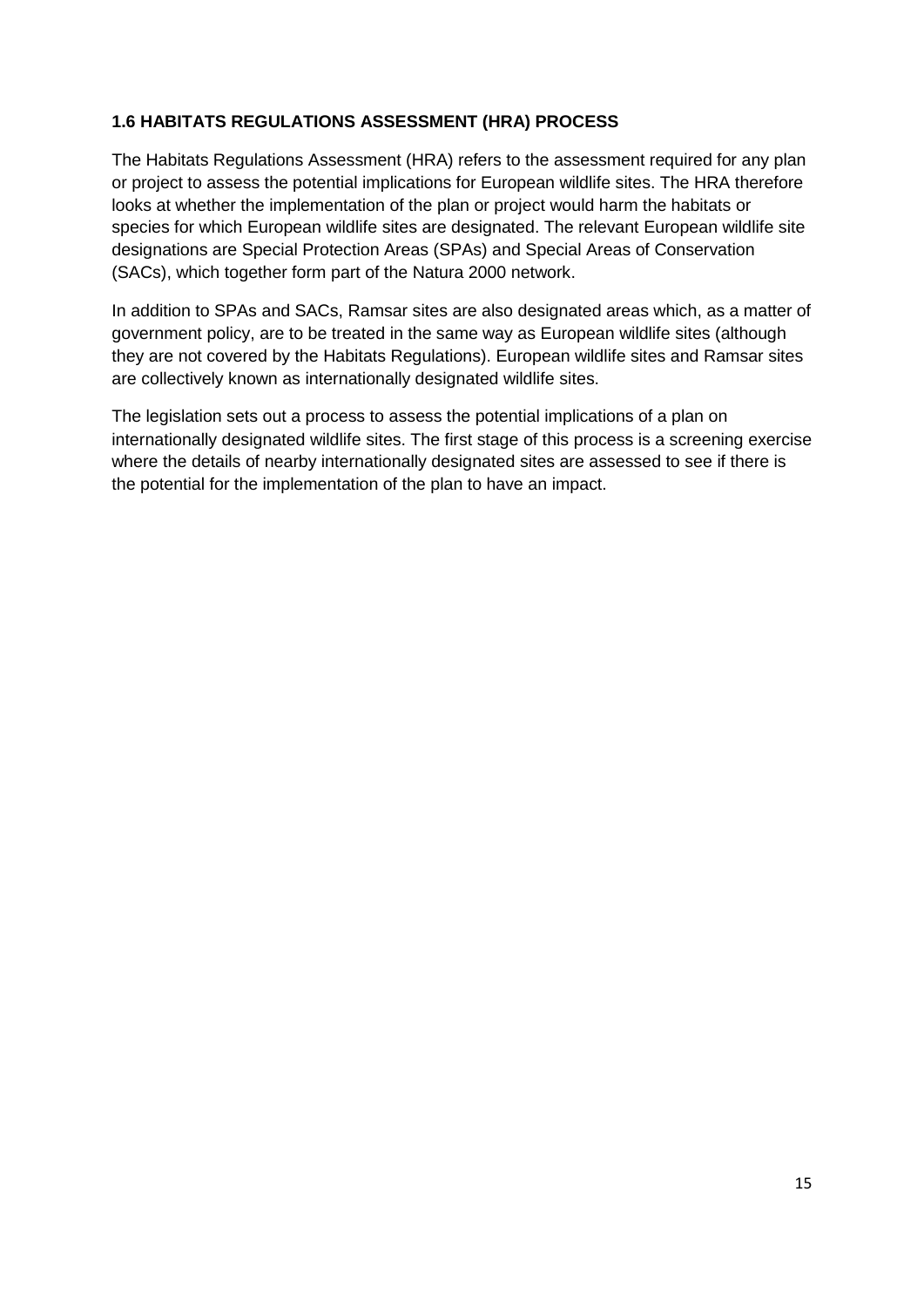# **2. SEA SCREENING**

## **2.1 SEA SCREENING ASSESSMENT**

European Directive 2001/42/EC requires a full Strategic Environmental Assessment to be undertaken for certain types of plans and programmes that would have a significant environmental effect.

Table 2 below provides the screening determination of the need to carry out a full Strategic Environmental Assessment for the draft Abberley Neighbourhood Development Plan. This has been made in accordance with the Regulations and will be subject to consultation with the strategic environmental bodies before Malvern Hills District Council makes its determination on the necessity for a full Strategic Environmental Assessment.

**Table 2** – The Environmental Assessment of Plans and Programmes Regulations 2004: Schedule 1 - Criteria for determining the likely significance of effects on the environment.

| Criteria for determining the likely<br>significance of effects (SEA<br>Directive, Annex II)                                                                                                                                                               | <b>Likely to have</b><br>significant<br>environmental<br>effects? | <b>Summary of significant events</b>                                                                                                                                                                                                                           |
|-----------------------------------------------------------------------------------------------------------------------------------------------------------------------------------------------------------------------------------------------------------|-------------------------------------------------------------------|----------------------------------------------------------------------------------------------------------------------------------------------------------------------------------------------------------------------------------------------------------------|
| 1(a) the degree to which the draft<br>Abberley Neighbourhood<br>Development Plan sets a framework<br>for projects and other activities,<br>either with regard to the location,<br>nature, size and operating<br>conditions or by allocating<br>resources; | <b>NO</b>                                                         | The Abberley Neighbourhood<br>Development Plan would, if adopted,<br>form part of the statutory<br>Development Plan and as such<br>would contribute to the framework<br>for future development consent of<br>projects.                                         |
| 1(b) the degree to which the draft<br>Abberley Neighbourhood<br>Development Plan influences other<br>plans and programmes including<br>those in a hierarchy;                                                                                              | <b>NO</b>                                                         | The draft Abberley Neighbourhood<br>Development Plan, when adopted,<br>will be used alongside the South<br>Worcestershire Development Plan<br>(SWDP), and any subsequently<br>adopted review of the SWDP, in the<br>determination of planning<br>applications. |
| 1(c) the relevance of the draft<br>Abberley Neighbourhood<br>Development Plan for the integration<br>of environmental considerations in<br>particular with a view to promoting<br>sustainable development;                                                | <b>NO</b>                                                         | The policies of the draft Abberley<br>Neighbourhood Development Plan<br>are not considered to have a<br>significant impact on the integration<br>of environmental considerations.                                                                              |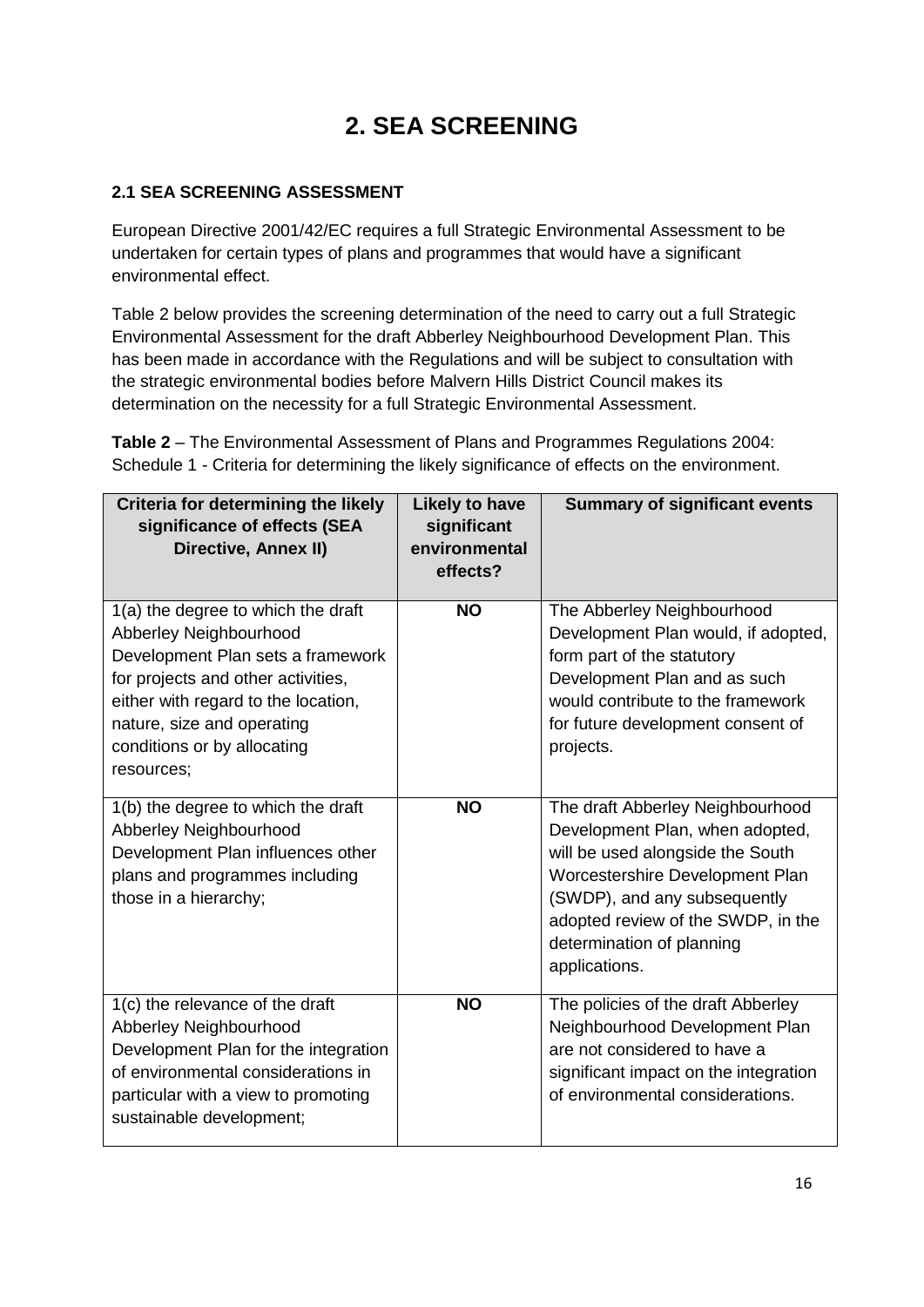| Criteria for determining the likely<br>significance of effects (SEA<br>Directive, Annex II)                                                                                                                                                          | <b>Likely to have</b><br>significant<br>environmental<br>effects? | <b>Summary of significant events</b>                                                                                                                                                                                                                                                                                                                                                 |
|------------------------------------------------------------------------------------------------------------------------------------------------------------------------------------------------------------------------------------------------------|-------------------------------------------------------------------|--------------------------------------------------------------------------------------------------------------------------------------------------------------------------------------------------------------------------------------------------------------------------------------------------------------------------------------------------------------------------------------|
| 1(d) environmental problems<br>relevant to the draft Abberley<br>Neighbourhood Development Plan;                                                                                                                                                     | <b>NO</b>                                                         | The draft Abberley Neighbourhood<br>Development Plan is more likely to<br>promote environmental sustainability<br>than create any environmental<br>problems.                                                                                                                                                                                                                         |
| 1(e) the relevance of the draft<br>Abberley Neighbourhood<br>Development Plan for the<br>implementation of community<br>legislation on the environment (for<br>example, plans and programmes<br>linked to waste management and<br>water protection); | <b>NO</b>                                                         | The policies of the draft Abberley<br>Neighbourhood Development Plan<br>are not considered to be relevant to<br>the implementation of EC legislation.                                                                                                                                                                                                                                |
| 2(a) the probability, duration,<br>frequency and reversibility of the<br>draft Abberley Neighbourhood<br>Development Plan;                                                                                                                           | <b>NO</b>                                                         | It is considered unlikely that there<br>will be any irreversible damaging<br>environmental impacts associated<br>with the draft Abberley<br>Neighbourhood Development Plan.<br>The Plan features policies which<br>seek to protect and enhance the<br>natural and built environment, and<br>the plan is therefore likely to result in<br>beneficial rather than damaging<br>effects. |
| 2(b) the cumulative nature of the<br>effects of the draft Abberley<br>Neighbourhood Development Plan;                                                                                                                                                | <b>NO</b>                                                         | The policies of the draft Abberley<br>Neighbourhood Development Plan<br>are unlikely to have any significant<br>cumulative negative environmental<br>impacts.                                                                                                                                                                                                                        |
| 2(c) the transboundary nature of<br>effects of the draft Abberley<br>Neighbourhood Development Plan;                                                                                                                                                 | <b>NO</b>                                                         | The draft Abberley Neighbourhood<br>Development Plan is unlikely to have<br>any significant negative<br>environmental impacts on adjoining<br>Parishes.                                                                                                                                                                                                                              |
| 2(d) the risks to human health or the<br>environment (for example, due to<br>accidents) due to the draft Abberley                                                                                                                                    | <b>NO</b>                                                         | It is considered that there will be no<br>risk to human health or the<br>environment as a result of the draft<br>Abberley Neighbourhood                                                                                                                                                                                                                                              |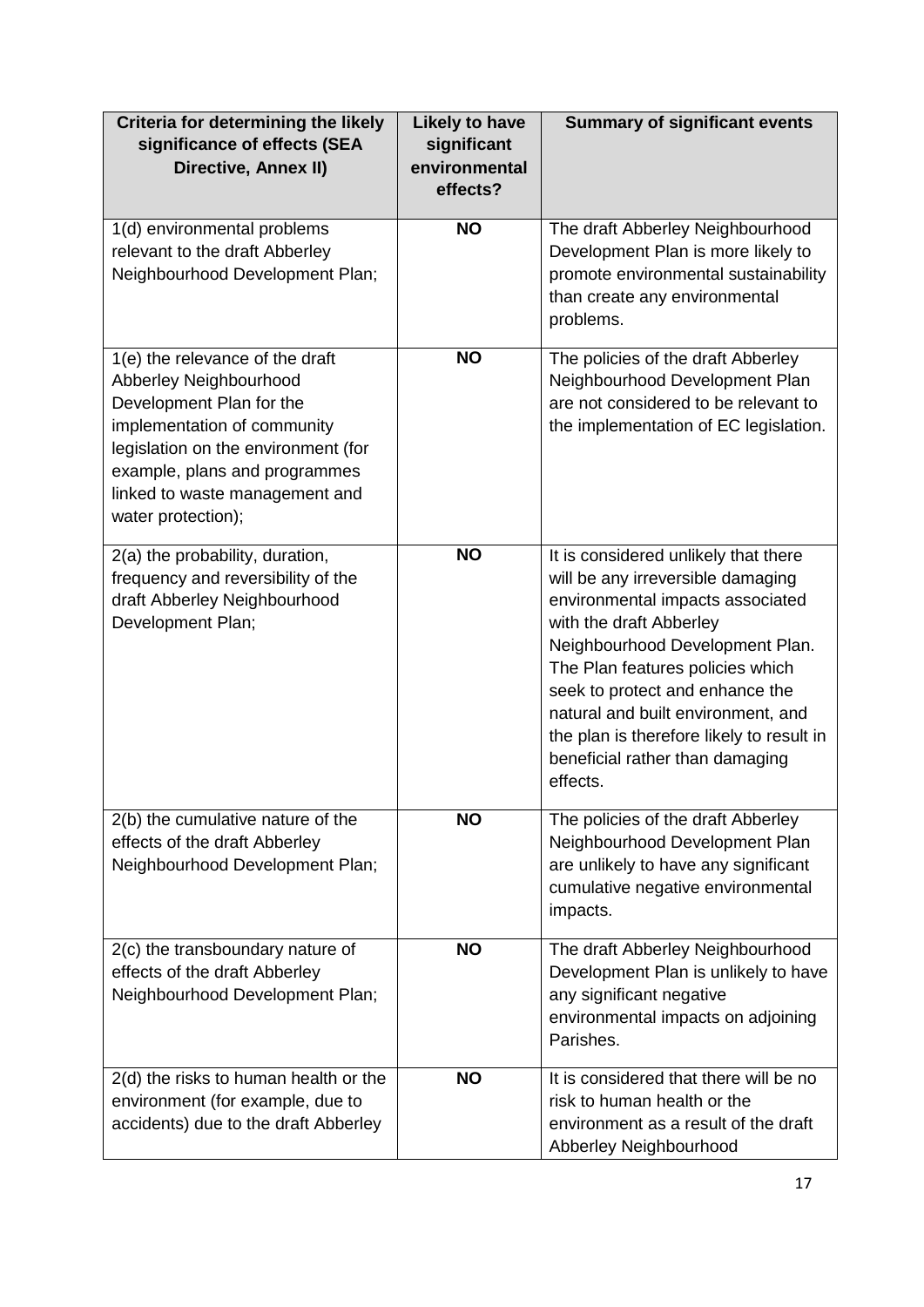| Criteria for determining the likely<br>significance of effects (SEA<br>Directive, Annex II)                                                                                                                                                                     | <b>Likely to have</b><br>significant<br>environmental<br>effects? | <b>Summary of significant events</b>                                                                                                                                                               |
|-----------------------------------------------------------------------------------------------------------------------------------------------------------------------------------------------------------------------------------------------------------------|-------------------------------------------------------------------|----------------------------------------------------------------------------------------------------------------------------------------------------------------------------------------------------|
| Neighbourhood Development Plan;                                                                                                                                                                                                                                 |                                                                   | Development Plan.                                                                                                                                                                                  |
| 2(e) the magnitude and spatial<br>extent of the effects (geographical<br>area and size of the population likely<br>to be affected);                                                                                                                             | <b>NO</b>                                                         | The policies of the Neighbourhood<br>Development Plan apply to the<br>entirety of Abberley parish, and are<br>unlikely to significantly affect areas<br>beyond the Neighbourhood Area<br>boundary. |
| 2(f) the value and vulnerability of the<br>area likely to be affected due to:<br>(i)<br>special natural<br>characteristics or cultural<br>heritage;<br>(ii) exceeded environmental<br>quality standards or limit<br>values; or<br>(iii) intensive land-use; and | <b>NO</b>                                                         | The draft Abberley Neighbourhood<br>Development Plan will not have any<br>substantial impact on these factors.                                                                                     |
| $2(g)$ the effects on areas or<br>landscapes which have a<br>recognised national, community or<br>international protection status.                                                                                                                              | <b>NO</b>                                                         | The policies of the draft Abberley<br>Neighbourhood Development Plan<br>are unlikely to have a negative<br>impact on any environmental<br>designations in the Neighbourhood<br>Area.               |

# **2.2 SEA SCREENING OPINION**

The draft Abberley Neighbourhood Development Plan includes design policies for three housing allocations which are included in the adopted SWDP which has been subject to a Sustainability Appraisal incorporating a Strategic Environmental Assessment. The assessment shown in Table 1 above identifies no potential significant negative effects arising from the draft Abberley Neighbourhood Development Plan and as such, will not require a full SEA to be undertaken. This determination is pending the findings of consultation and the formal views of the statutory environmental bodies. This view is taken as the policies in the Abberley Neighbourhood Development Plan seek to reinforce and do not deviate from the remit of the emerging policies of the South Worcestershire Development Plan.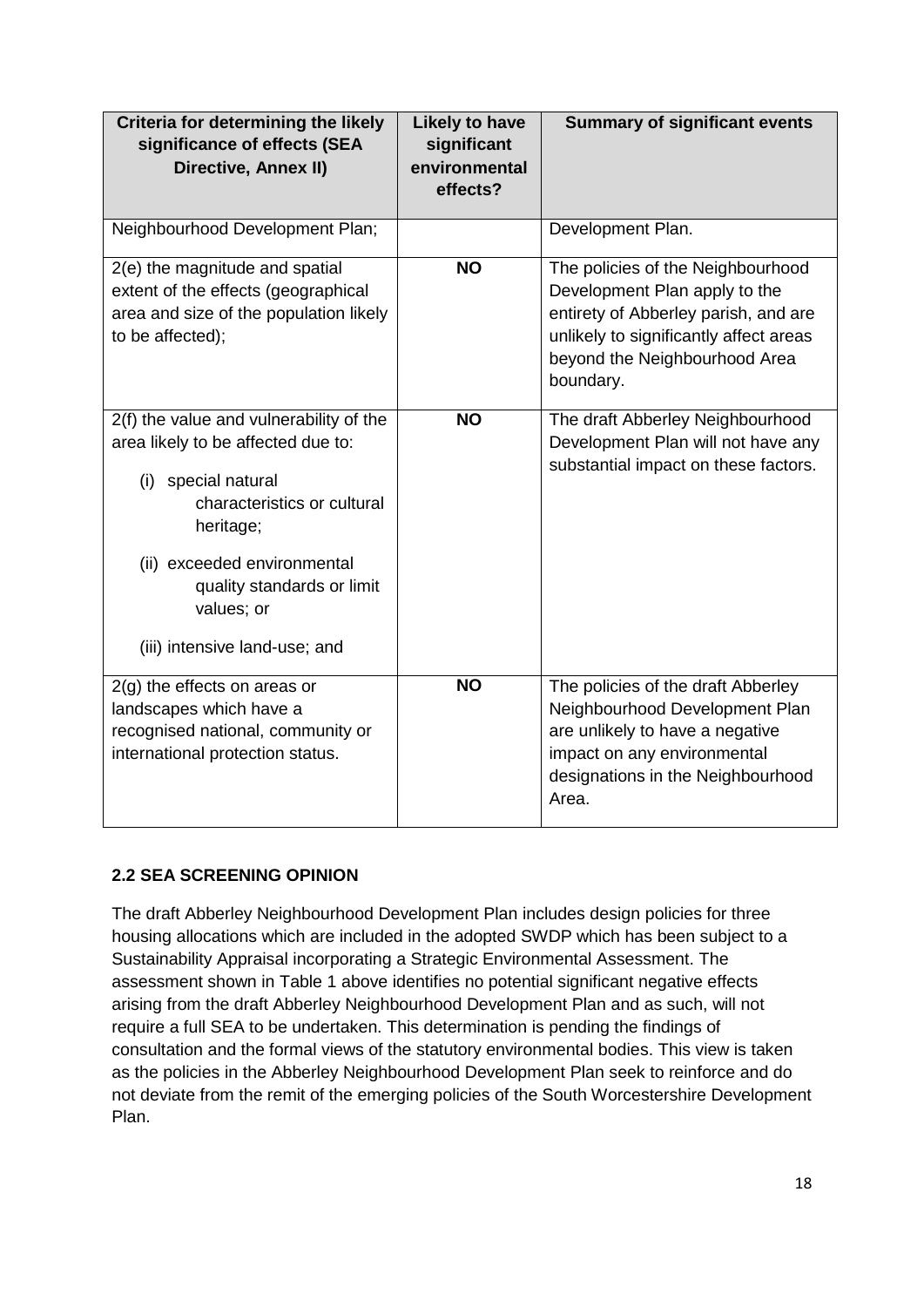# **3. HRA SCREENING**

#### **3.1 HRA SCREENING ASSESSMENT**

There are no internationally designated wildlife sites within the Abberley Neighbourhood Area. For the purposes of this screening assessment, sites that fall within a 20km radius are also considered. There is only one site identified within this range – Lyppard Grange SAC which is approximately 16.5km south-east of the Abberley Neighbourhood Area.

Lyppard Grange Ponds SAC is located on the eastern outskirts of Worcester, situated amongst a recent housing development on former pastoral farmland. The site comprises two ponds in an area of grassland and scrub (public open space). The site provides habitat for Great Crested Newts *Triturus Cristatus*, which are dependant on both the existing terrestrial habitat (to provide foraging areas and refuge) and on the aquatic habitat (for breeding).

The potential impact of development on Lyppard Grange SAC as well as Bredon Hill SAC and Dixton Wood SAC was examined by a full HRA as part of the production of the South Worcestershire Development Plan (SWDP). The HRA screening of the SWDP concluded that there was uncertainty with regard to the potential for significant effects on two sites as a result of increased disturbance, in particular due to increased recreational activity. Concerns were raised specifically relating to the Lyppard Grange SAC and the potential impact of proposed development on water levels and quality.

As a result of the concerns raised, a full Appropriate Assessment (AA) was conducted (this can be viewed on the SWDP website – [http://www.swdevelopmentplan.org.](http://www.swdevelopmentplan.org/) The AA concluded that the policies of the SWDP (including land allocations) were not likely to have adverse effects on the integrity of Bredon Hill SAC, Lyppard Grange SAC or Dixton Wood SAC. In addressing concerns relating to possible increased disturbance at the SACs, it was concluded that the location of the sites in relation to proposed developments and also the availability of more suitable areas of open space for recreation in close proximity would keep potential impacts to a minimum. It was also considered that the policies of the SWDP would sufficiently mitigate the potential impact of proposed developments on the water environment, leading to minimal effect on the SAC sites.

The policies in the draft Abberley Neighbourhood Development Plan are considered to be in general conformity with the SWDP, and with this and the SWDP AA in mind, it can be considered that the draft Abberley Neighbourhood Development Plan will have no negative impact on internationally designated wildlife sites.

#### **3.2 HRA SCREENING OPINION**

As a result of the above assessment, it is considered that the policies of the draft Abberley Neighbourhood Development Plan are in general conformity with those contained in the SWDP. It is therefore concluded that the draft Abberley Neighbourhood Development Plan is unlikely to have a negative impact on any internationally designated wildlife sites and as such, the recommendation is made that a full AA is not required.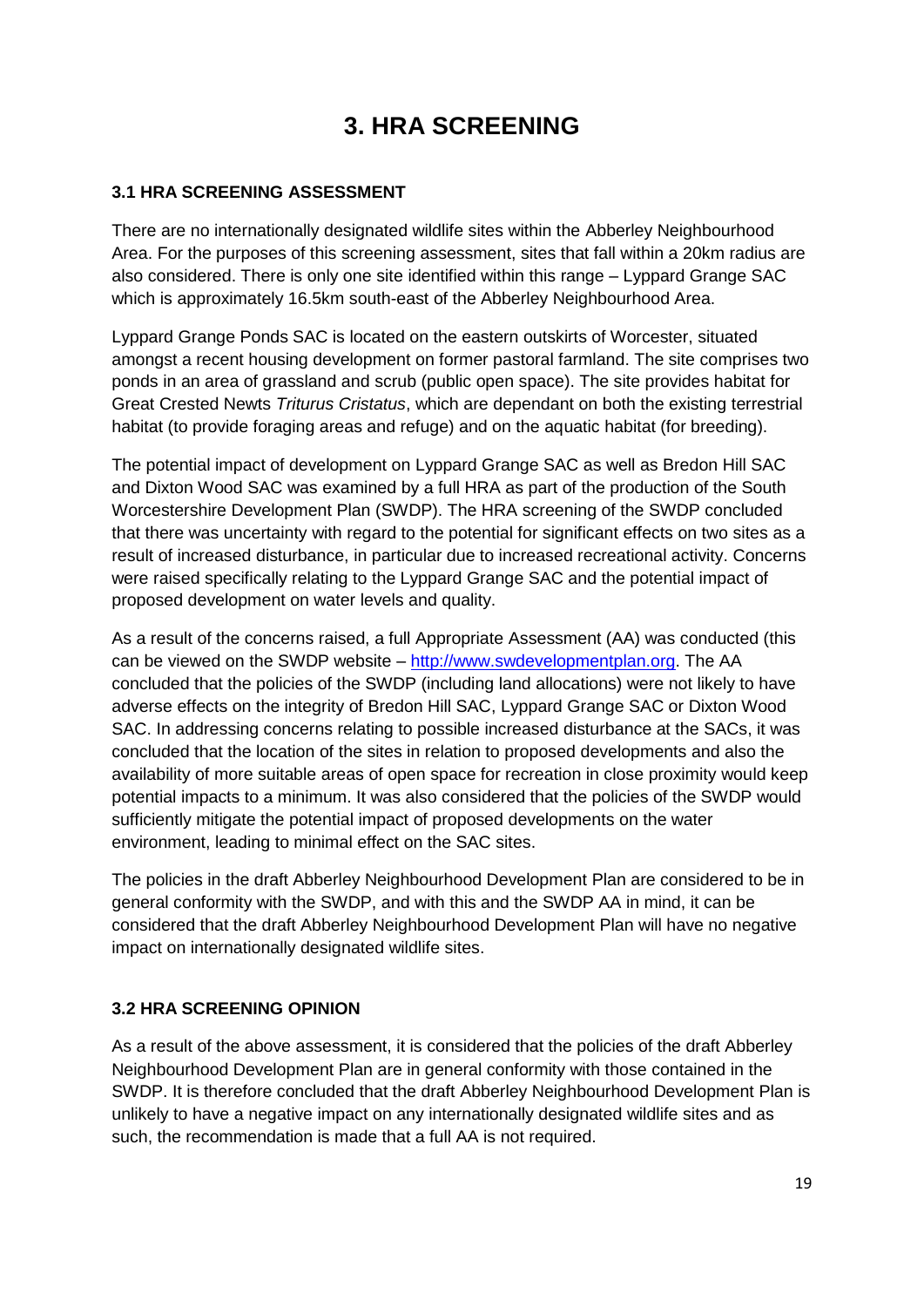# **4. CONCLUSIONS**

The preceding assessment exercises have examined whether the draft Abberley Neighbourhood Development Plan is likely to require a full Strategic Environmental Assessment or a Habitats Regulation Assessment Appropriate Assessment.

The SEA screening exercise featured in Section 2 concludes that the draft Abberley Neighbourhood Development Plan will not require a full Strategic Environmental Assessment to be undertaken. This is because the Abberley Neighbourhood Development Plan is considered to be in general conformity with the SWDP and does not deviate from the land allocations for development made in the SWDP.

The HRA screening exercise featured in Section 3 concludes that the draft Abberley Neighbourhood Development Plan does not require a full Habitats Regulation Assessment Appropriate Assessment to be undertaken. There are no internationally designated wildlife sites within the Abberley Neighbourhood Area, with only Lyppard Grange falling within a 20km radius. The impact on this site and others as a result of the land allocations contained within the SWDP has been assessed in the SWDP HRA AA, and as the Abberley Neighbourhood Development Plan is considered to be in general conformity with the SWDP and does not deviate from the land allocations for development made in the SWDP, the recommendation is made that a full AA is not required.

Both of the above mentioned recommendations were subject to consultation with the statutory environmental bodies (i.e. the Environment Agency, Historic England and Natural England); the five week consultation period ran from Thursday 5 March until 5pm on Thursday 9 April 2020. All three consultation responses are attached to this report, however in short all three statutory environmental bodies agreed that neither a full SEA or HRA AA are required.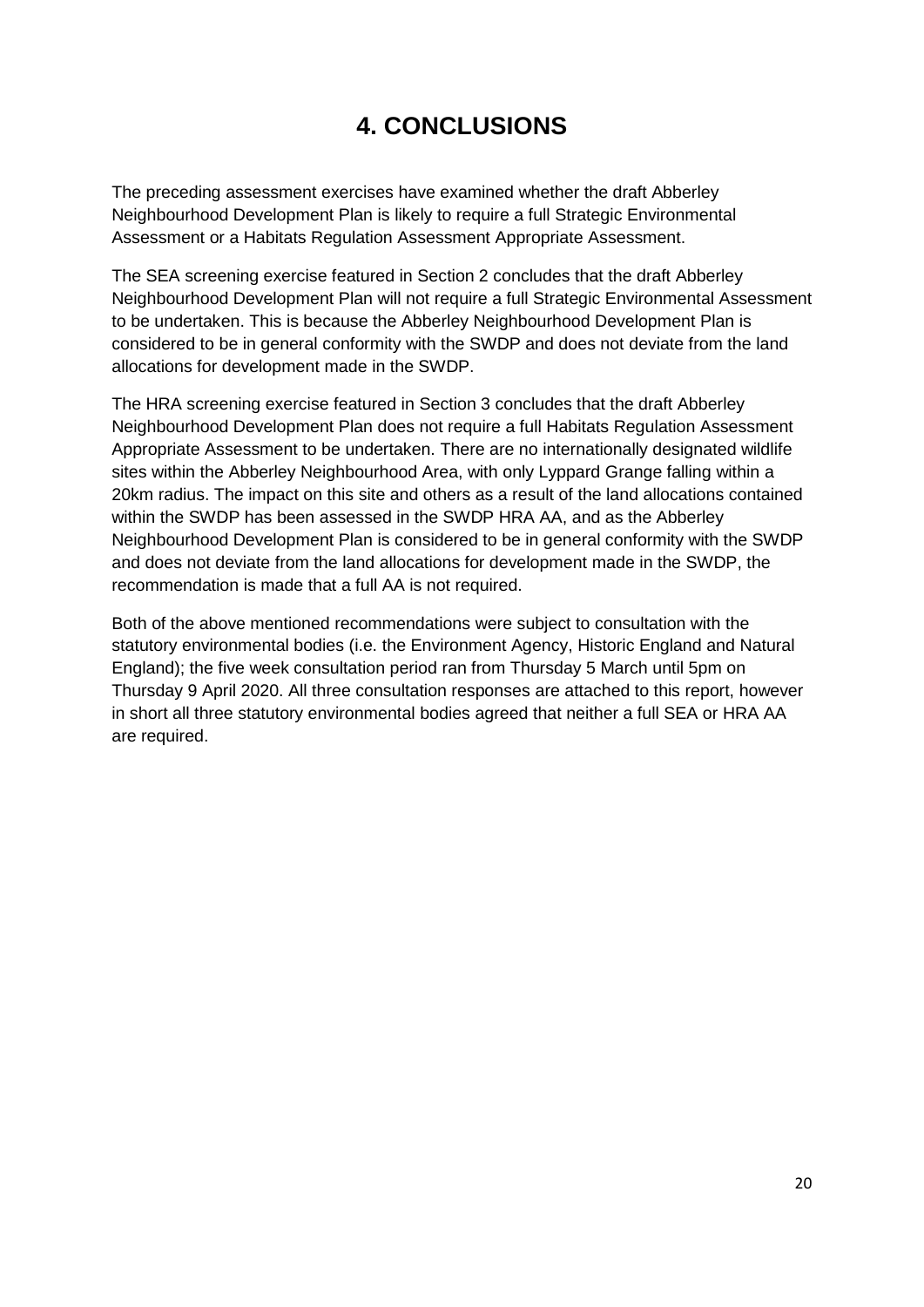# **5. STATUTORY ENVIRONMENTAL BODIES CONSUTLATION RESPONSES**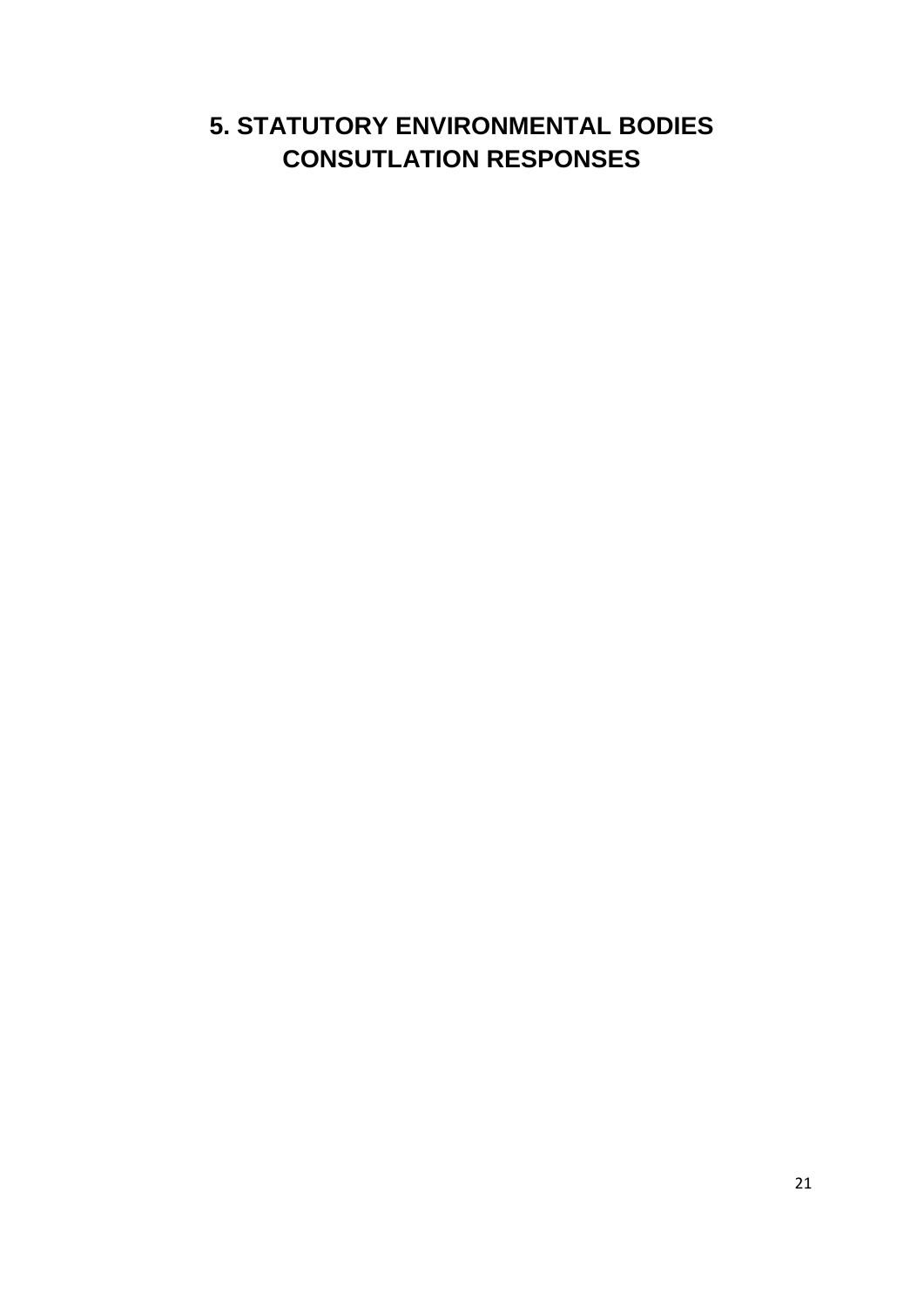

**Our ref:** SV/2010/104077/SE-02/DS1-L01 **Your ref:**

**Date:** 08 April 2020

**F.A.O: Mr Reiss Sadler**

Dear Sir

## **ABBERLEY DRAFT NEIGHBOURHOOD PLAN - STRATEGIC ENVIRONMENTAL ASSESSMENT (SEA) AND HABITATS REGULATIONS ASSESSMENT (HRA) SCREENING OPINION.**

Thank you for referring the above consultations, which were received 5 March 2020. We would offer the following comments to assist your consideration at this time.

**Strategic Environmental Assessment:** The European Union directive 200142/EC requires a SEA to be undertaken for certain types of plans and programmes that would have 'significant' environmental effect(s). Furthermore paragraph: 046 in the Flood Risk and Coastal Change section of the National Planning Practice Guidance (NPPG) (Reference ID: 11-046-20150209) states *"a strategic environmental assessment may be required, for example, where:* 

- *a neighbourhood plan allocates sites for development* 

- *the neighbourhood area contains sensitive natural or heritage assets that may be affected by the proposals in the plan* 

- *the neighbourhood plan is likely to have significant environmental effects that have not already been considered and dealt with through a sustainability appraisal of the Local Plan".* 

Whilst, in consideration of the matters within our remit, the Neighbourhood Plan is considered unlikely to have significant environmental impacts.

**Habitats Regulation Assessment:** *Article 6(3) of the European Habitats Directive (1992) requires that any plan (or project), which is not directly connected with or necessary to the management of a European site (also known as a "Natura 2000" site), but would be likely to have a significant effect on such a site, either individually or in combination with other plans or projects, shall be subject to an 'appropriate assessment' of its implications for the European site in view of the site's conservation objectives.*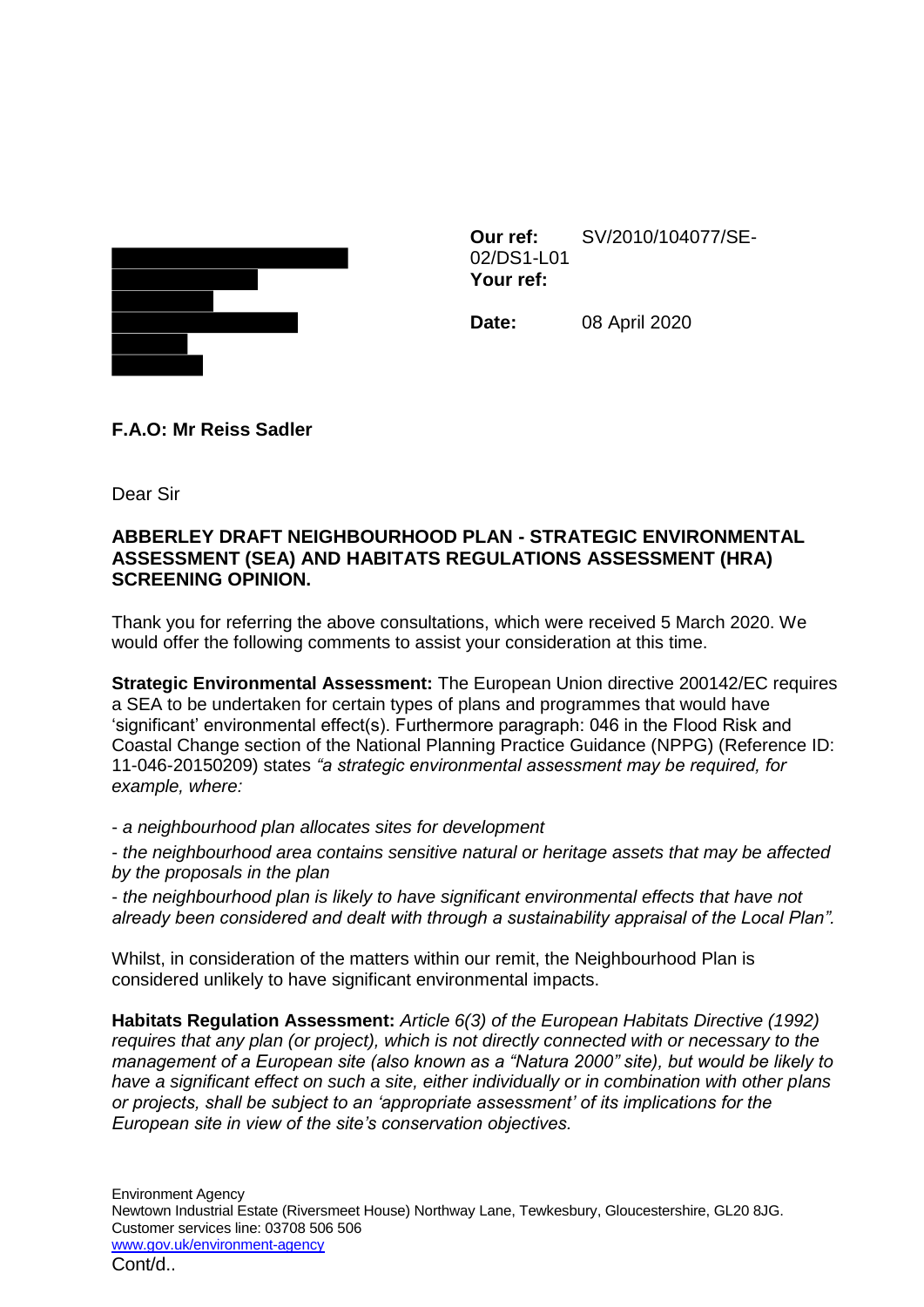To assist your Council's determination of the HRA Screening opinion, we advise that based on the Screening Report submitted, and in consideration of the matters within our remit, the Neighbourhood Plan is considered unlikely to have significant effects on the European designated sites.

**Going Forwards:** We sent your Council a copy of our Neighbourhood Plan pro-forma guidance for distribution to Parish Councils. The purpose of the guidance is to assist the preparation of Neighbourhood Development Plans, including an appropriate evidence base. This includes consideration of some of the relevant environmental issues that should be considered, including flood risk (from rivers and sea), water quality, water resources and includes latest Climate Change recommendations for flood risk. Since we produced this guidance we have updated our climate change allowances for planners. See Flood risk assessments: climate change allowances for more information. I have also enclosed a copy of area climate change guide to further assist.

For each proposed site allocation, we recommend completing the pro-forma to check the environmental constraints. This will help collect evidence, identify challenges, inform policy and assist delivery of sustainable solutions.

With regards any additional housing allocations proposed within the draft Plan we would only make substantive further comments if the Plan was seeking to allocate sites for development in Flood Zones 3 and/or 2 (the latter being used as the 1% climate change extent). Furthermore, we do not offer detailed bespoke advice on policy but advise you ensure conformity with your Local Plan and refer to our guidance. This might assist with your consideration of a local environmental enhancements or improvement policies that may be necessary.

I trust that the above is of use to you at this time.

Yours faithfully

**Mrs Anita Bolton Planning Advisor**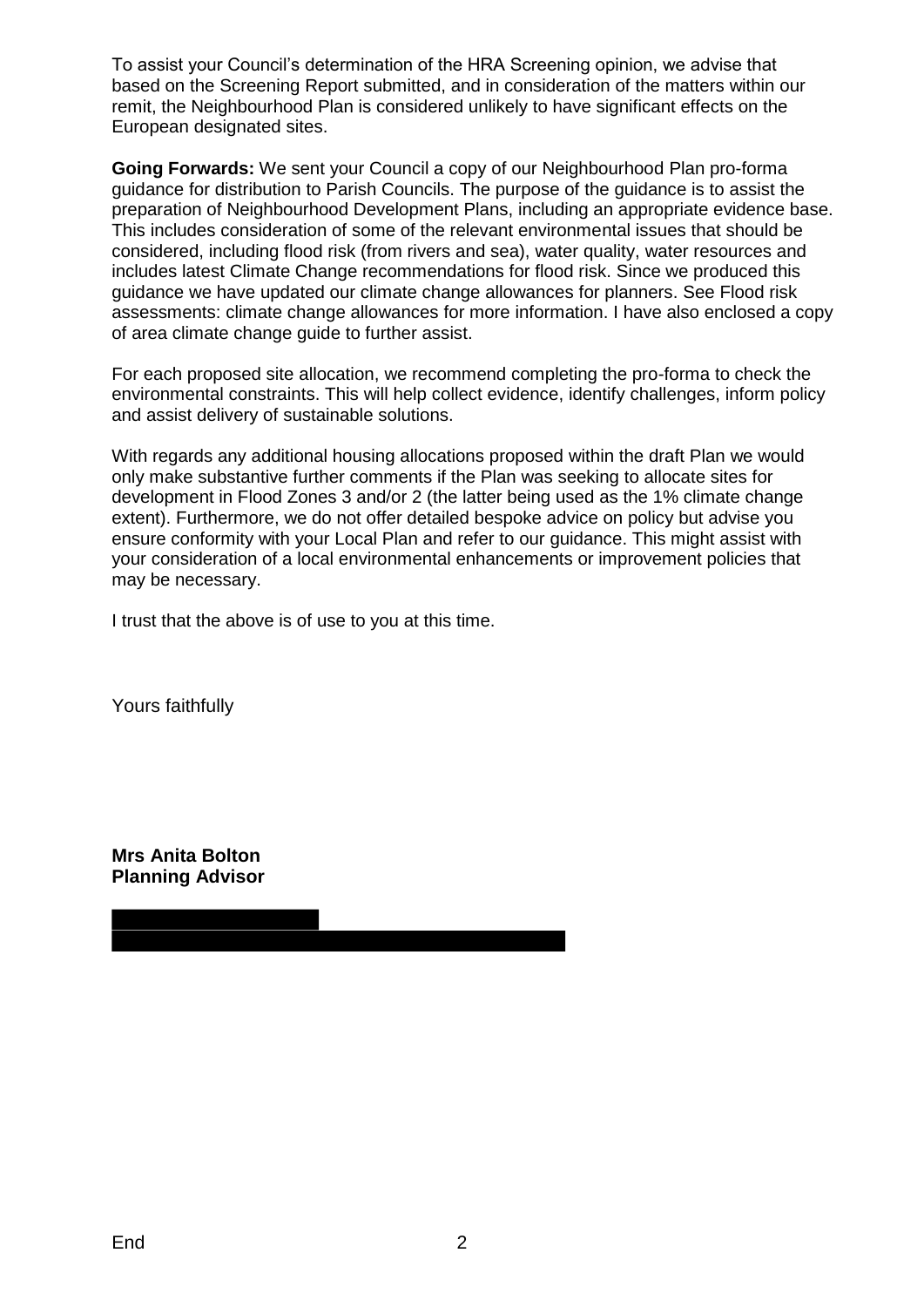



Our ref: PL00695148

13 March 2020

Dear Mr Sadler

# **ABBERLEY NEIGHBOURHOOD PLAN- SEA AND HRA SCREENING**

Thank you for your consultation and the invitation to comment on the SEA and HRA Screening Document for the above Neighbourhood Plan.

For the purposes of consultations on SEA Screening Opinions, Historic England confines its advice to the question, "Is it likely to have a significant effect on the environment?" in respect of our area of concern, cultural heritage.

Our comments are based on the information supplied with the screening request. On the basis of the information supplied and in the context of the criteria set out in Schedule 1 of the Environmental Assessment Regulations [Annex II of the 'SEA' Directive], Historic England concurs with your view that the preparation of a Strategic Environmental Assessment is not required.

Regarding HRA Historic England does not disagree with your conclusions but would defer to the opinions of the other statutory consultees.

The views of the other statutory consultation bodies should be taken into account before the overall decision on the need for a SEA is made. If a decision is made to undertake a SEA, please note that Historic England has published guidance on Sustainability Appraisal / Strategic Environmental Assessment and the Historic Environment that is relevant to both local and neighbourhood planning and available at: <https://www.historicengland.org.uk/images-books/publications/sustainabilityappraisal-and-strategic-environmental-assessment-advice-note-8/>

I trust the above comments will be of help in taking forward the Neighbourhood Plan.

Yours sincerely,

Historic Places Advisor peter.boland@HistoricEngland.org.uk



*HistoricEngland.org.uk*

*Historic England is subject to both the Freedom of Information Act (2000) and Environmental Information Regulations (2004). Any Information held by the organisation can be requested for release under this legislation.*